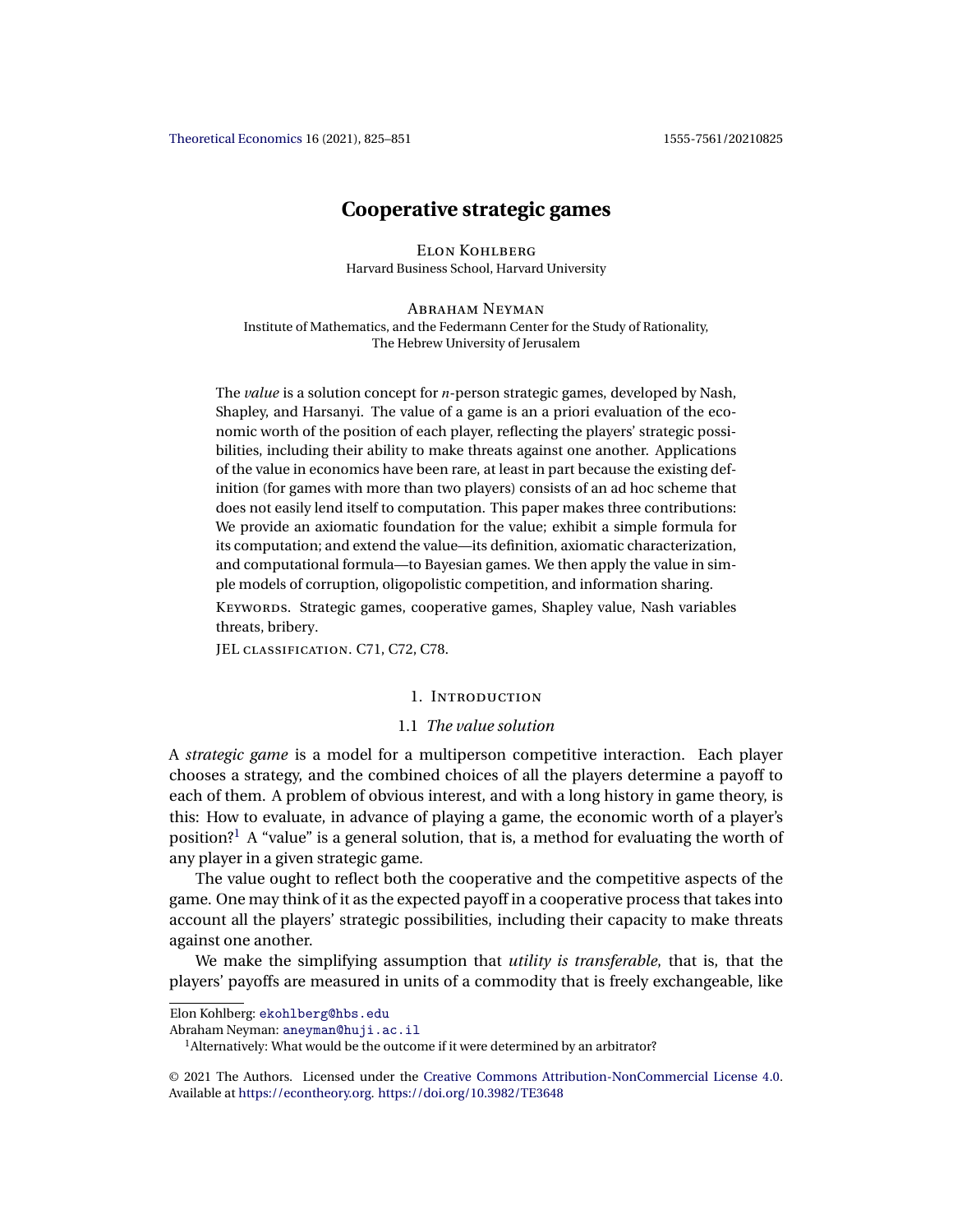<span id="page-1-0"></span>money.<sup>2</sup> Therefore, it is reasonable to expect that the players will coordinate their strategic choices to maximize the sum of their payoffs, and that this maximal sum will be allocated in accordance with the threat powers of the players.

A value solution provides an a priori assessment of the cooperative allocation. Thus, it can serve as a tool for studying a variety of economic phenomena where side payments—utility transfers between the players—are made in response to explicit or implicit threats.

[Shapley](#page-26-0) [\(1951,](#page-26-0) [1953\)](#page-26-0) provided the original definition of a value for strategic games and [Harsanyi](#page-25-0) [\(1963\)](#page-25-0) suggested a modification. We believe that Harsanyi's definition is preferable. Its essential advantage is that it takes into account the potential damage of a threat not only to the threatened party but also to the party making the threat. (See [Example 2.](#page-7-0)) Harsanyi calls his solution the modified Shapley value; others call it the Harsanyi–Shapley value; we call it simply *the value*. 3

This paper makes three contributions: We provide an axiomatic foundation for the value; we exhibit a simple formula for its computation; and we extend the value—its definition, axiomatic characterization, and computational formula—to Bayesian games (Theorems [1](#page-9-0) and [2.](#page-11-0))

The axiomatic foundation delineates what assumptions must be made in order to justify use of the value solution. The formula makes it possible to compute the value much more easily than by following Harsanyi's original procedure, which is rather complex. (The procedure is described in Appendix B of our working paper [Kohlberg and](#page-26-0) [Neyman](#page-26-0) [\(2020\)](#page-26-0).) And the extension to Bayesian games opens the door to applications of the value in a wide class of games that are of interest in information economics.<sup>4</sup>

The value solution has many potential applications. In this paper, we provide three examples: determining the economic value of a public official's authority to grant building permits; determining the impact of differential unit costs on profit sharing among colluding Cournot oligopolists; and determining the economic value of a player's information in a Bayesian game [\(Section 5\)](#page-12-0).

## 1.2 *The axioms for the value*

We consider the following axioms: efficiency, symmetry, additivity, null player, balanced threats, and individual rationality.

Efficiency says that the sum of the values of all the players is the maximum available payoff.5

 ${}^{2}$ If one wishes to have a concrete model of a game with transferable utilities, then one may think of a single prize, desirable by all players, and a game where each player's payoff is the probability of receiving the prize. The value of a player is then the a priori probability that a cooperative process (that may involve randomization) will allocate the prize to this player.

 $3$ The key idea underlying the Harsanyi modification is due to [Nash](#page-26-0) [\(1953\)](#page-26-0). An alternative name, then, could have been the Nash–Harsanyi–Shapley solution.

<sup>4</sup>It is somewhat surprising that [Shapley](#page-26-0) [\(1953\)](#page-26-0), [Harsanyi](#page-25-0) [\(1963\)](#page-25-0), and [Myerson](#page-26-0) [\(1978\)](#page-26-0) focused only on the complete information case. However, [Kalai and Kalai](#page-25-0) [\(2013\)](#page-25-0) defined their *coco value* for Bayesian games. In two-person Bayesian games, our definition of the value coincides with the coco value.

<sup>&</sup>lt;sup>5</sup>Efficiency seems to be a reasonable axiom for the evaluation of a cooperative outcome. But one can imagine models where this axiom is rejected. Important examples are [Ray and Vohra](#page-26-0) [\(1997\)](#page-26-0) and [Maskin](#page-26-0) [\(2008\)](#page-26-0).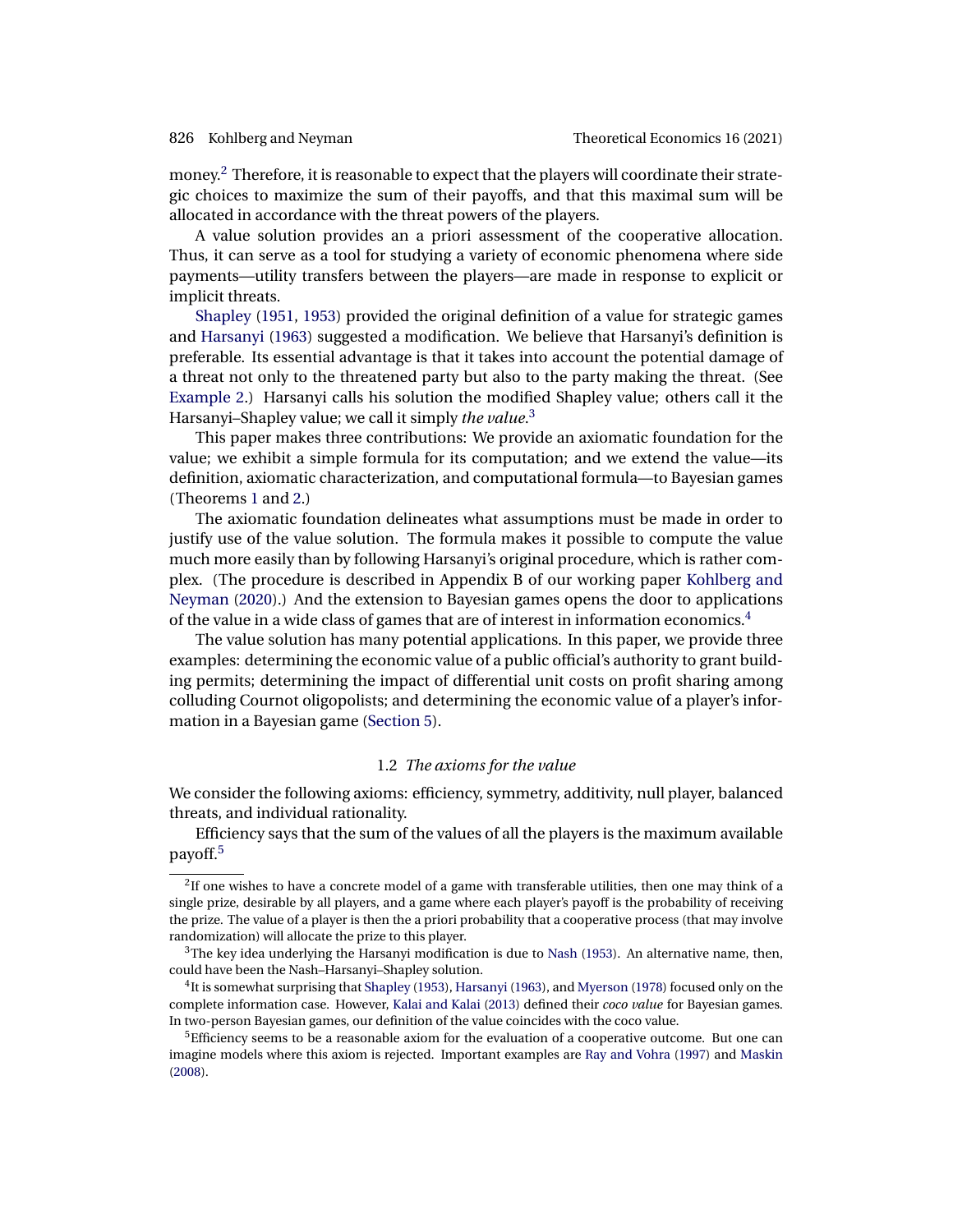<span id="page-2-0"></span>Symmetry says that two players whose payoffs are identical everywhere, and whose strategies can be switched without impacting any payoff, have the same value.

Additivity says that if the payoff to each player is the sum of her payoffs in two games that are unrelated to each other then the player's value is the sum of her values in those two games.<sup>6</sup>

The null-player axiom says that a player whose actions do not affect any player's payoff, and whose own payoff is identically zero, has value zero.

Individual rationality says that a player's value is at least her security level—the maximal payoff that the player can guarantee unilaterally, irrespective of the strategies of the other players.

Efficiency, symmetry, additivity, and null-player are strategic-game analogs of the classic Shapley axioms for the value of coalitional games.<sup>7</sup> The individual rationality axiom is standard for strategic games. But the axiom of balanced threats is new. One way to motivate the axiom is to consider a public official, who may attempt to exploit his authority to shift rewards from one group of players to another. The axiom of balanced threats essentially stipulates that if the public official cannot shift rewards then his value is zero. In fact, the axiom requires less—it stipulates that if no player can shift rewards then every player's value is zero. We now turn to the formal definition.

## 1.3 *The axiom of balanced threats*

The minmax theorem of von Neumann says that for any two-person zero-sum game there exists a number, v, called the *minmax value* of the game, such that player 1 can guarantee to receive a payoff of at least v and player 2 can guarantee<sup>8</sup> to receive a payoff of at least  $-v$ . Thus, the evaluation of player 1's position must be greater than or equal to v and the evaluation of player 2's position must be greater than or equal to  $-v$ . Since the sum of the evaluations cannot exceed zero, they must be v and  $-v$ , respectively.

Similarly, in a two-person constant sum game, where the sum of the payoffs of the two players is always  $c$ , there is a number  $v$  such that player 1 can guarantee to receive a payoff of at least v and player 2 can guarantee to receive a payoff of at least  $c - v$ ; thus, the evaluation of the players' positions must be  $(v, c - v)$ .<sup>9</sup>

In a general-sum two-person game, it is less clear how to evaluate the players' positions. But in a seminal paper, [Nash](#page-26-0) [\(1953\)](#page-26-0) proposed a scheme for doing just that. While Nash's scheme applies more generally, for our purposes it is sufficient to consider the special case of games with transferable utility:

 $6$ Note that the rationale for this axiom does not depend on a cooperative point of view. For example, the mapping from strategic games to their Nash equilibrium payoffs, viewed as a set function, satisfies additivity.

 $<sup>7</sup>$ In [Kohlberg and Neyman](#page-26-0) [\(2018\)](#page-26-0), we show that the coalitional-game versions of these axioms charac-</sup> terize the value on a class of coalitional games called "games of threats." This is a very different result than the characterization of the value for strategic games, where the axioms are imposed directly on the strategic form.

<sup>&</sup>lt;sup>8</sup>That is, player 1 (resp., 2) has a strategy that yields a payoff of at least v (resp.,  $-v$ ), regardless of the strategy chosen by her opponent.

<sup>&</sup>lt;sup>9</sup>Note that in a two-person constant-sum game the two axioms of efficiency and individual rationality define a unique value solution.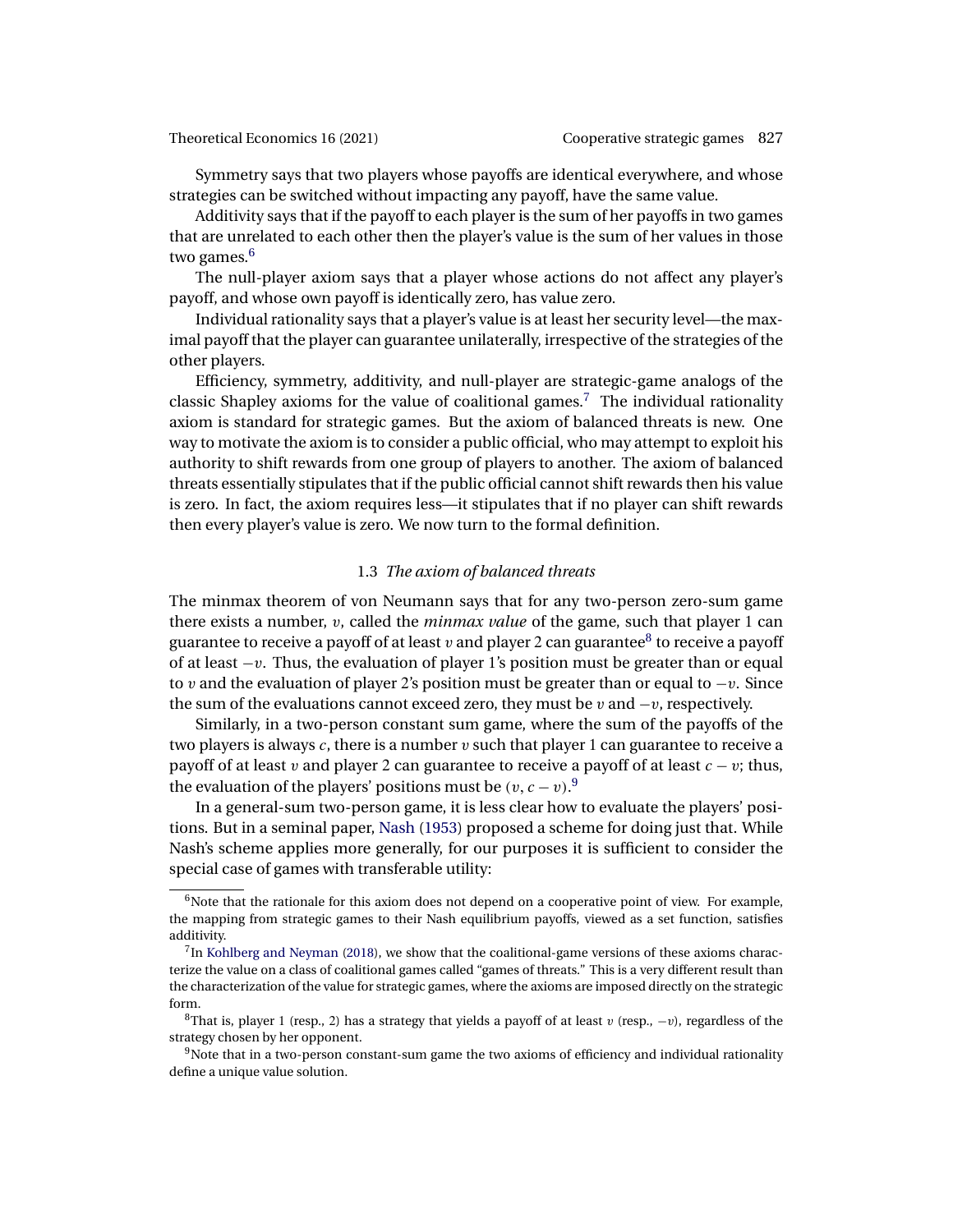<span id="page-3-0"></span>

Nash envisions a process of "bargaining with variable threats:" In an initial competitive stage, each player declares a "threat strategy," to be used if negotiations break down. The players' payoffs resulting from the deployment of these strategies constitute a "disagreement point." In a subsequent cooperative stage, the players coordinate their strategies to maximize the sum of their payoffs, and share the gains relative to the disagreement point equally.

Nash observes that what matters in the disagreement point is only the difference between the players' payoffs: If the disagreement point is  $(\pi_1, \pi_2)$ , then after the cooperative stage player 1's payoff is  $\pi_1 + \frac{1}{2}(s - (\pi_1 + \pi_2)) = \frac{1}{2}s + \frac{1}{2}(\pi_1 - \pi_2)$ , and similarly player 2's payoff is  $\frac{1}{2}s - \frac{1}{2}(\pi_1 - \pi_2)$ , where s denotes the maximal sum of the players' payoffs in any entry of the payoff matrix. Thus, player 1 strives to maximize  $\pi_1 - \pi_2$ , while player 2 strives to minimize the same expression.

Nash then constructs an auxiliary (zero-sum) game by taking the difference between player 1's and player 2's payoffs. If  $\delta$  denotes the minmax value of the auxiliary game, then players 1 and 2 can guarantee, at the end of the cooperative stage,

$$
\frac{1}{2}s + \frac{1}{2}\delta \quad \text{and} \quad \frac{1}{2}s - \frac{1}{2}\delta,
$$
 (1)

respectively. The above pair of numbers is the Nash solution.<sup>10</sup>

For a numerical example, consider the following game.

Example 1.

$$
\begin{bmatrix} 1,5 & 2,4 \\ 0,0 & 0,0 \end{bmatrix}.
$$

The game of differences is

$$
\begin{bmatrix} -4 & -2 \\ 0 & 0 \end{bmatrix},
$$

and its minmax value is zero. (Player 1 can guarantee zero by playing the bottom row, and she can obviously not guarantee any higher payoff.) Thus,  $\delta = 0$  and  $s = 6$ ; hence, by formula  $(1)$ , the Nash solution is  $(3,3)$ .

The Nash solution provides a compelling method for evaluating the cooperative outcome in a two-person game. The challenge, then, is to extend the solution to  $n$ -person games. [Harsanyi](#page-25-0) [\(1963\)](#page-25-0) and [Myerson](#page-26-0) [\(1978\)](#page-26-0) both approached this challenge by generalizing the scheme of "bargaining with variable threats," but these  $n$ -person schemes are quite complex. (See [Kohlberg and Neyman](#page-26-0) [\(2020\)](#page-26-0), Appendix B.) By contrast, we focus on a basic property of the Nash solution and adopt it as an axiom that can be generalized to  $n$ -person games.

 $10$ The simple definition, by means of formula (1), for the Nash bargaining solution in games with transferable utilities is due to [Shapley](#page-26-0) [\(1984\)](#page-26-0). [Kalai and Kalai](#page-25-0) [\(2013\)](#page-25-0) independently discovered the formula and used it to define their competitive-cooperative solution concept, the *coco value*.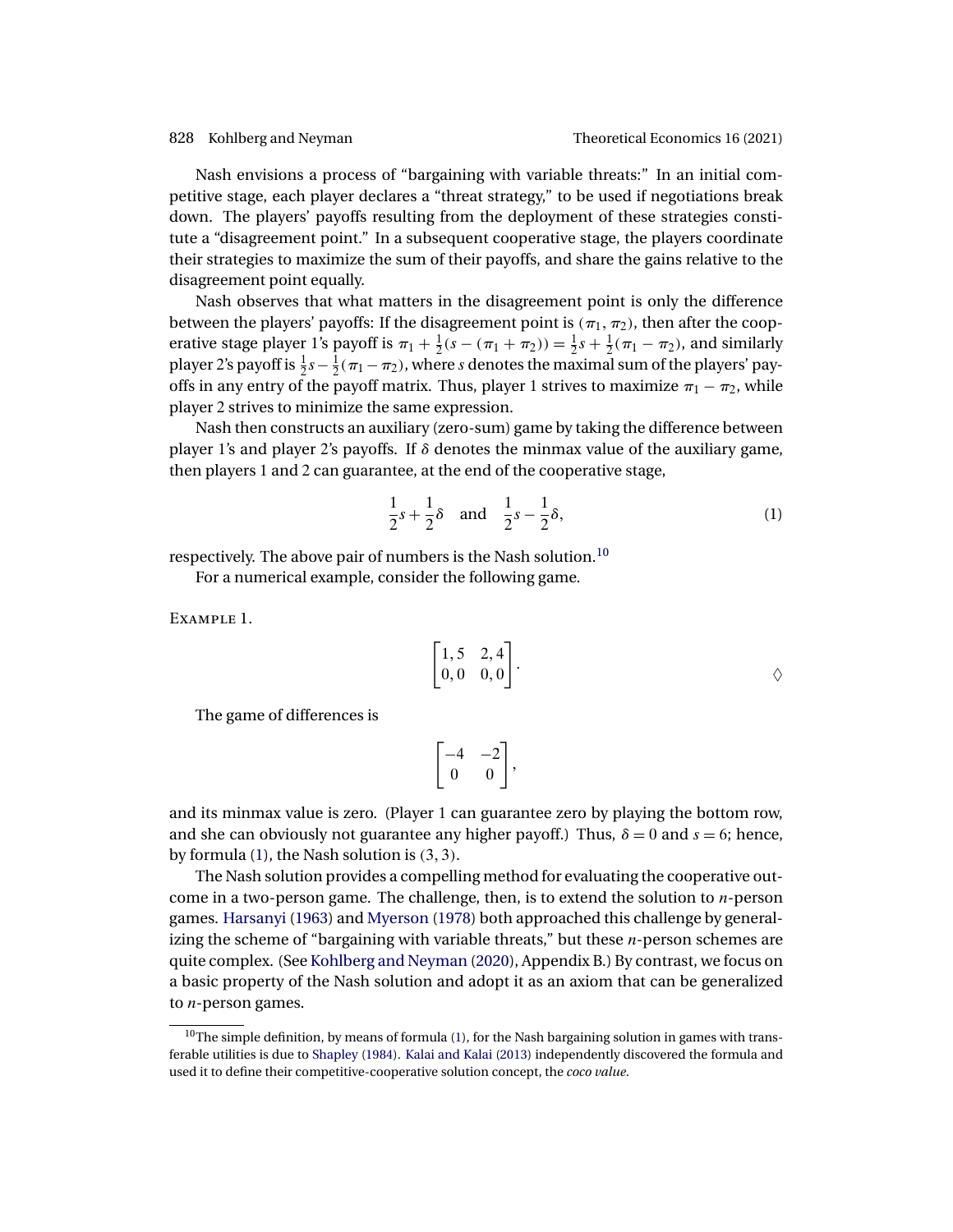<span id="page-4-0"></span>The basic property is this: *If*  $\delta \geq 0$ *, then the value of player* 1 *is greater than or equal to the value of player* 2*.* (This follows from equation [\(1\)](#page-3-0).)

In order to generalize this property to  $n$ -player games, we proceed as follows. Consider, for any subset  $S$  of the set of players,  $N$ , an auxiliary two-player zero-sum game between S and its complement,  $N \setminus S$ , where the players in each of these subsets coordinate their strategies (and pool their information) to act as a single player, and where the payoff to player S is the difference between the sum of the (original game) payoffs to the players in S and the sum of the payoffs to the players in  $N \setminus S$ ; and define  $\delta(S)$  as the minmax value of this game.

Now, consider two players, i and j, and assume that  $\delta(S) \ge 0$  for any subset S that includes  $i$  but not  $j$ . Then—by the same logic as in a two-player game,—in the cooperative outcome player i's payoff should be greater than or equal to player 2's payoff. Therefore, if  $\delta(S) = 0$  for any subset S that includes i but not j, and consequently—by the minmax theorem— $\delta(S) = 0$  for any subset S that includes j but not i, the payoffs to i and j should be equal. This, essentially, is the assumption of "balanced threats."

In fact, to prove our uniqueness result, we require less. We assume that only if the above holds for any pair *i* and *j*, that is, if  $\delta(S) = 0$  for any proper<sup>11</sup> subset of N, then the payoffs to all players should be equal. Furthermore, we weaken the axiom even more<sup>12</sup> by requiring the condition only in games of pure transfers, where  $\delta(N)$ —the maximum sum of the players' payoffs<sup>13</sup>—is equal to zero. Thus, the axiom of balanced threats is defined as follows: *if*  $\delta(S) = 0$  *for all*  $S \subseteq N$ *, then the value of each player is zero.*<sup>14</sup>

## 1.4 *The uniquess result and the formula for the value*

Theorems [1](#page-9-0) and [2](#page-11-0) state our main results—that the axioms of efficiency, balanced threats, symmetry, null player, and additivity imply a unique value solution for strategic games with complete information as well as for Bayesian games, and that the value satisfies individual rationality; furthermore, the theorems provide a formula for computing the value.

The formula says that the value of a player in an  $n$ -person strategic game or Bayesian game is an average of the threat powers,  $\delta(S)$ , of the subsets of which the player is a member. Specifically, *if*  $\delta_{i,k}$  *denotes the average of*  $\delta(S)$  *over all k-player subsets that* include i, then the value of player i is the average of  $\delta_{i,k}$  over  $k = 1, 2, \ldots, n$ .

Remark 1. In a two-player game with complete information, the value coincides with the Nash variable-threats solution. Indeed, the formula says that the value of player 1 is  $\frac{1}{2}\delta(1) + \frac{1}{2}\delta(1,2)$  $\frac{1}{2}\delta(1) + \frac{1}{2}\delta(1,2)$  $\frac{1}{2}\delta(1) + \frac{1}{2}\delta(1,2)$ , which is the same as equation (1).

<sup>&</sup>lt;sup>11</sup>A proper subset of N is a subset that is neither  $\varnothing$  nor N.

<sup>&</sup>lt;sup>12</sup>This means that the uniqueness theorem is stronger.

<sup>&</sup>lt;sup>13</sup>Note that  $\delta(N)$  is the minmax value of a redundant two-person game between the all-player set N and the empty set; it is therefore natural to think of  $\delta(N)$  as the maximum sum of the players' payoffs.

 $14$ In [Kohlberg and Neyman](#page-26-0) [\(2020\)](#page-26-0), Appendix D, we show that the value satisfies several additional properties, each of which can replace the axiom of balanced threats in the characterization of the value.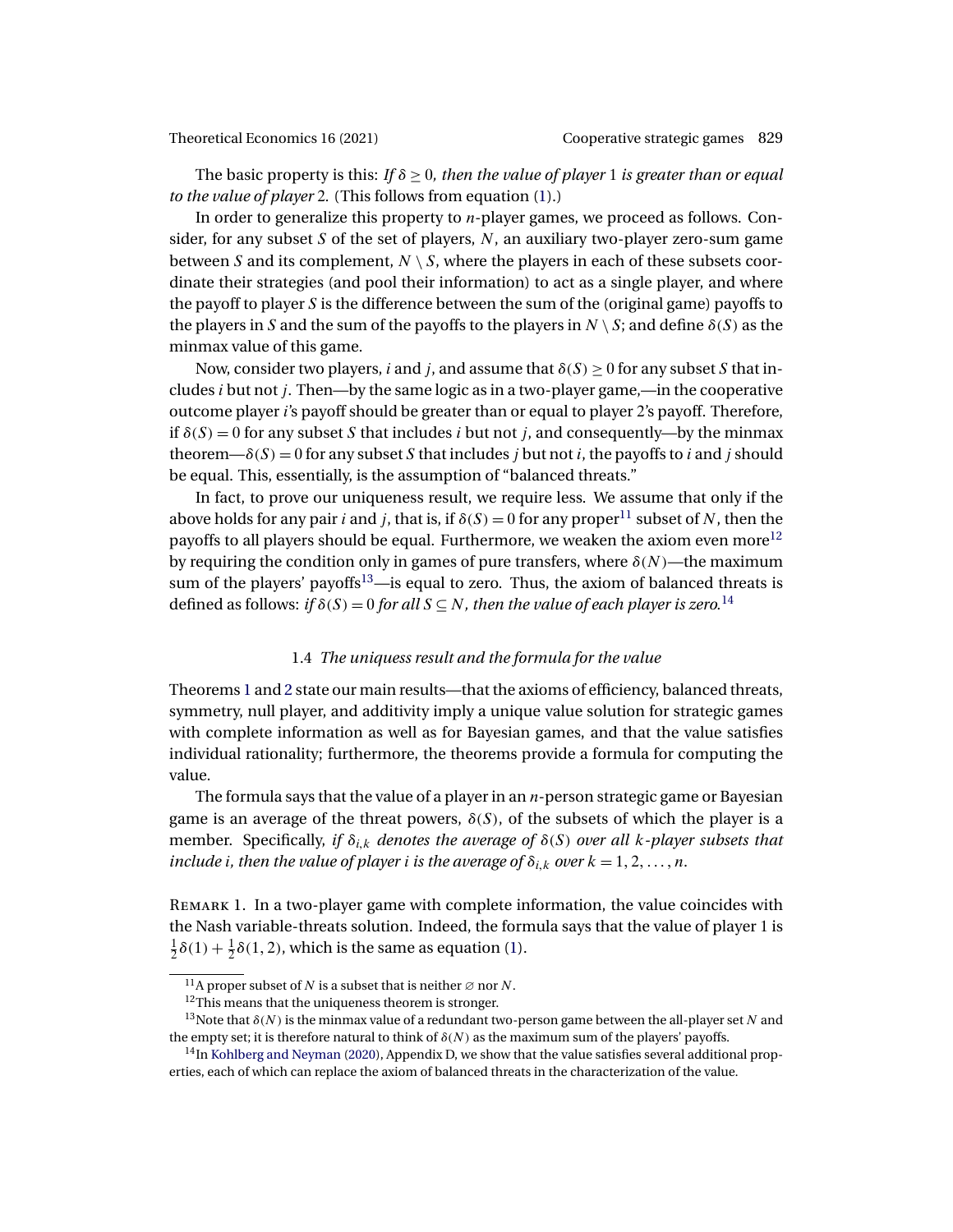### 1.5 *The impact of inferior strategies*

<span id="page-5-0"></span>We end this [Introduction](#page-0-0) by emphasizing the fundamental distinction between the cooperative-competitive approach underlying the idea of a value and the purely competitive approach underlying the concept of equilibrium.

Consider once again the two-player game of [Example 1.](#page-3-0) In purely-competitive analysis, the strategy "down" is viewed as an *incredible threat*; thus, the availability of this strategy does not affect the equilibrium outcome,  $(1, 5)$ . But in an explicit or implicit cooperative process, player 1's threat to play "down" cannot be ignored. Indeed, the Nash solution—(3- 3)—exhibits a side payment from player 2 to player 1, as does Shapley's original notion of value (see Section 2 for details.) Other authors, for example, [Green](#page-25-0) [\(2005\)](#page-25-0) have also emphasized the impact of inferior strategies on the cooperativecompetitive outcome.

## 1.6 *Organization of the paper*

Section 2 discusses the historical development of the ideas. In Sections [3](#page-7-0) and [4,](#page-9-0) we define the axioms and state the main results—the axiomatic characterization and the formula for computing the value. In [Section 5,](#page-12-0) we apply the formula in a number of examples. In [Section 6,](#page-15-0) we present a characterization of the von Neumann–Morgenstern– Shapley value that parallels the characterization of the value, and in [Section 7](#page-17-0) we provide the proofs of our main results. The [Appendix](#page-23-0) shows that all the axioms are tight, that is, if any of them is dropped then the uniqueness theorem is no longer valid.

## 2. History of the concepts

This section reviews the historical development of the ideas at the foundation of the notion of value. Skipping this section will not affect the reader's understanding of the rest of the paper.

In the classic book, [von Neumann and Morgenstern](#page-26-0) [\(1953\)](#page-26-0), the starting point for the cooperative analysis of strategic games is to reduce every such game to a characteristic function, nowadays called a *coalitional game*, which assigns to every subset of players ("coalition") S a single number,  $v(S)$ , defined as the total payoff that the members of S can guarantee, that is, the maxmin of the sum of the payoffs to the members of  $S$ , where the max is over all the correlated strategies of  $S$  and the min is over the correlated strategies of the complement of S. Having reduced strategic games to coalitional games, vNM focused on developing their solution concept for coalitional games, the "stable set."

In contrast to vNM's set-valued solution, Shapley highlighted the need to define a single-valued function that assigns to each strategic game a vector of payoffs, representing the value of each role in the game. Shapley accepted the vNM approach of reducing strategic games to coalitional games; thus, he addressed the problem of defining a value function for coalitional games. In a seminal paper, [Shapley](#page-26-0) [\(1953\)](#page-26-0) formulated properties ("axioms") that would be desirable in such a function and proved that—remarkably—a mere four of them uniquely imply one particular function, the "Shapley value."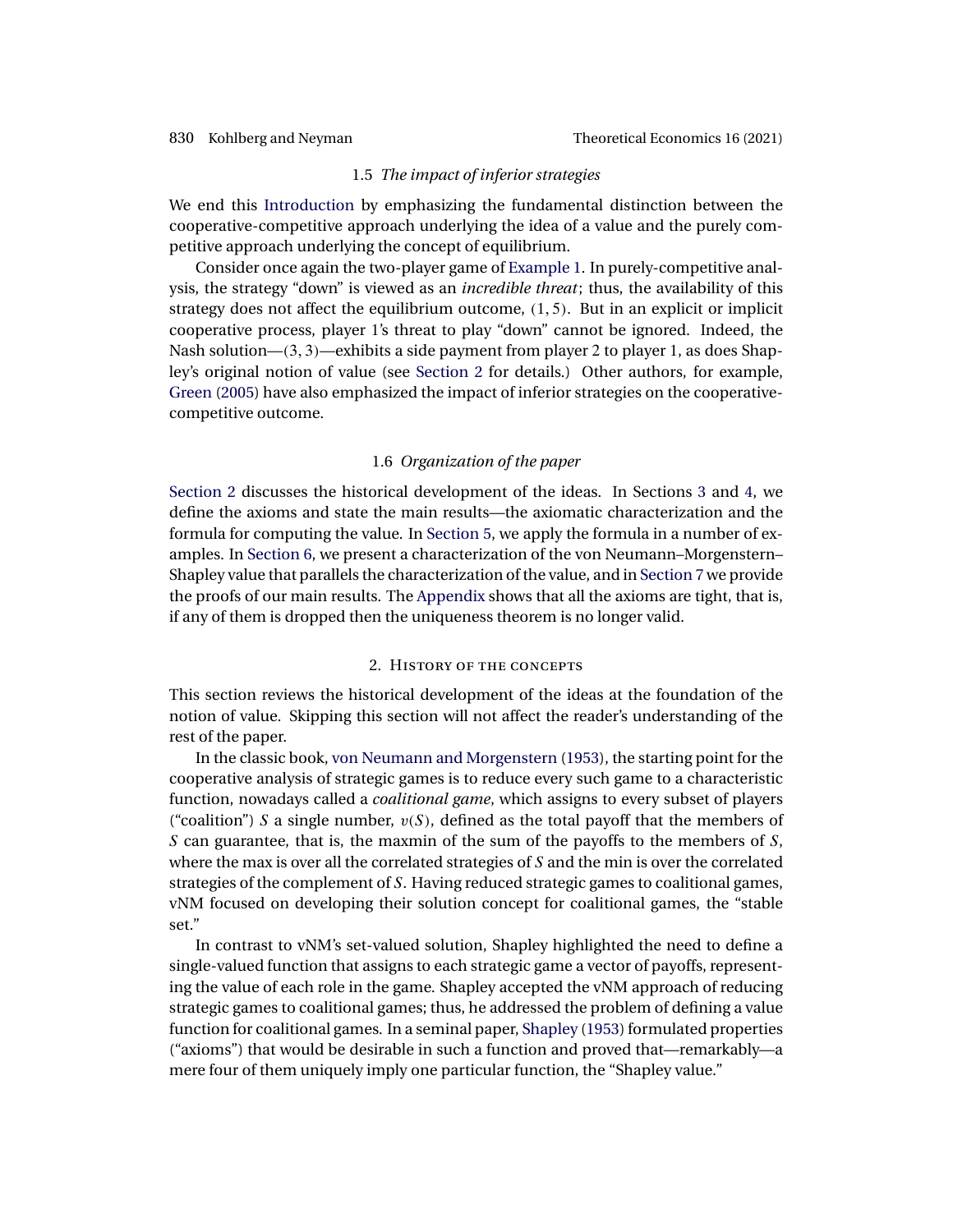<span id="page-6-0"></span>

It would seem then that Shapley's goal of defining a value function for strategic games had been accomplished: given a strategic game, transform it to its vNM coalitional form, then apply the Shapley value. But there were doubts. The doubts, centering on the adequacy of the vNM coalitional game, were raised by  $vNM<sup>15</sup>$  and Shapley themselves, as well as by [Luce and Raiffa](#page-26-0) [\(1957\)](#page-26-0), [Harsanyi](#page-25-0) [\(1963\)](#page-25-0), and [Myerson](#page-26-0) [\(1978\)](#page-26-0). As [Shapley](#page-26-0) [\(1953\)](#page-26-0) wrote: "The difficulty, intuitively, is that the characteristic function does not distinguish between threats that damage just the threatened party and threats that damage both parties."

The difficulty with the vNM coalitional game—the reason that it does not properly reflect the threat powers of the players—arises because a coalition is allowed to deploy two different strategies, one for maximizing its own payoff and the other for minimizing the complementary coalition's payoff. Consider [Example 1.](#page-3-0) The vNM coalitional game is  $v(1) = 1$ ,  $v(2) = 0$ , and  $v(1, 2) = 6$ . (The players' security levels—the maximum payoff that each one of them can guarantee regardless of the strategies of the opponent—are 1 and 0, respectively.) Note that player 1 plays Up in order to maximize her own payoff, but plays Down in order to minimize player 2's payoff.

[Harsanyi](#page-25-0) [\(1963\)](#page-25-0) proposed a modification in the definition of the value that is motivated by Nash's "bargaining with variable threats," and it is this modification that we call "the value." We describe Harsanyi's method below. (See [Kohlberg and Neyman 2020,](#page-26-0) Appendix B, for a more complete description.)

Instead of considering two separate zero-sum games between a coalition S and its complement, one that focuses on the payoff to S and the other on the payoff to  $N \setminus S$ , we consider a single game that focuses on the *difference* between these payoffs; and we assign to each coalition S a single number,  $\delta(S)$ , defined as the maximal difference between the total payoffs to S and to  $N \setminus S$  that the members of S can guarantee. By the minmax theorem,  $\delta(S) = -\delta(N \setminus S)$ .

Now  $\delta$  is not a coalitional game. It may fail to satisfy the single condition required of a set function to qualify as a coalitional game, namely  $\delta(\emptyset) = 0$ . This condition is essential for the formula of the Shapley value, which assigns to each player  $i$  an average of her marginal contributions, including the marginal contribution  $v(i) - v(\emptyset) = v(i)$ . However, we show in [Kohlberg and Neyman](#page-26-0) [\(2018\)](#page-26-0) that an appropriate modification of the definition of the Shapley value applies to set functions such as  $\delta$ , which satisfy the condition that  $\delta(S) = -\delta(N \setminus S)$  for all  $S \subseteq N$ , and which we call "games of threats." The value of the strategic game is then obtained by taking the Shapley value of δ. We refer to this modification by Harsanyi of Shapley's original notion as *the value* of a strategic game.

It is easy to verify that the value coincides with the Nash variable-threats solution in two-player games and that the value coincides with the vNM–Shapley value in constantsum games and in pure-exchange economies [\(Proposition 3\)](#page-16-0).

<sup>&</sup>lt;sup>15</sup>von Neumann and Morgenstern [\(1953\)](#page-26-0) wrote: "In a general [-sum] game the advantage of one group of players need not be synonymous with the disadvantage of the others. In such a game, moves—or rather changes in strategy—may exist which are advantageous to both groups. . . . Does our approach not disregard this aspect?"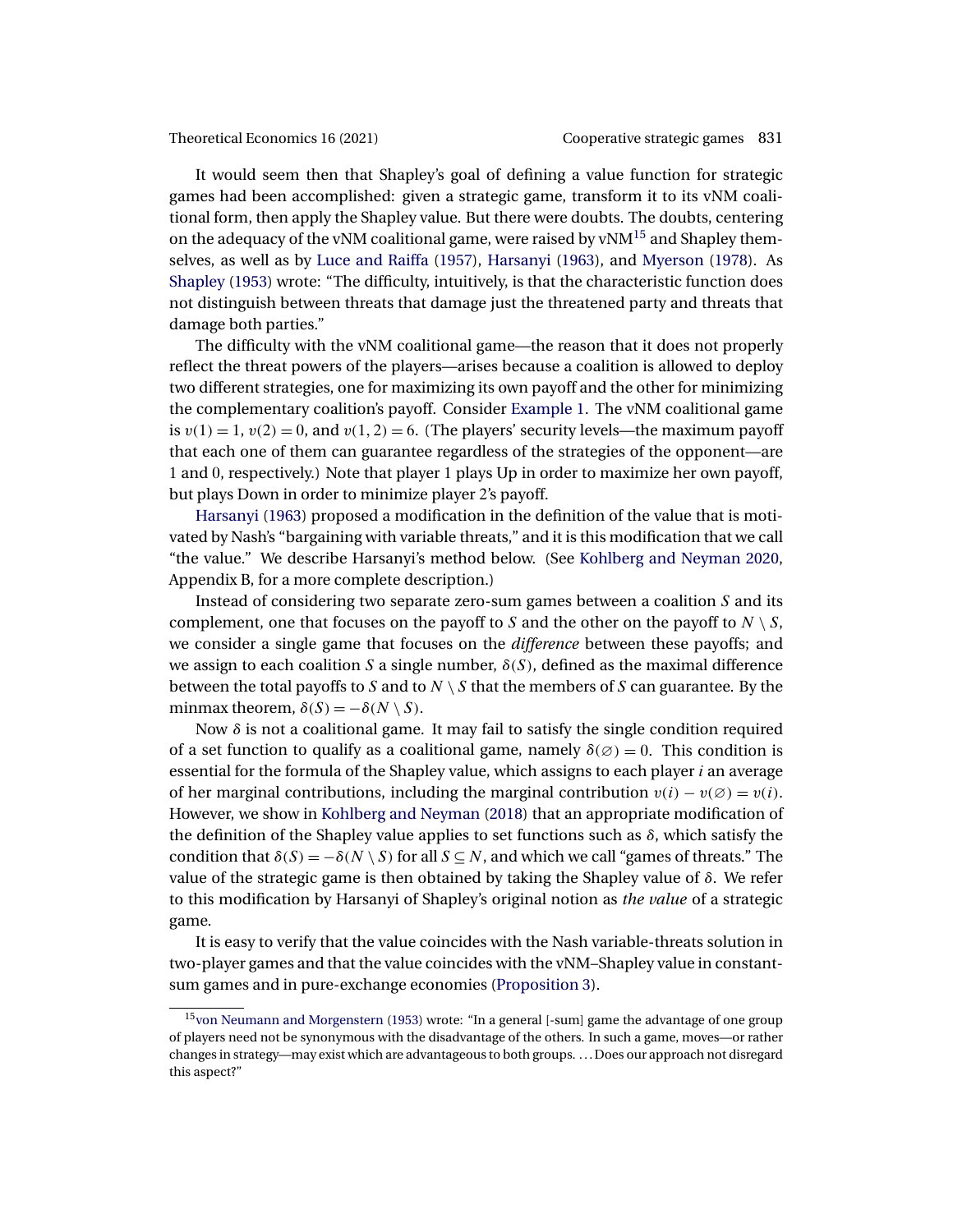<span id="page-7-0"></span>We wish to emphasize that neither Shapley's original definition of a value for strategic games nor Harsanyi's modification rest on an axiomatic foundation; indeed, the first step—that of reducing the strategic game to a coalitional form—is arbitrary.

Remark 2. [Kalai and Kalai](#page-25-0) [\(2013\)](#page-25-0) characterize the same concept for two-player games as we do. (They call their concept the *coco value*.) However, their axioms differ from ours. For example, payoff dominance is one of the Kalai and Kalai axioms for two-player games, but it is unreasonable in games with more than two players. (See [Kohlberg and](#page-26-0) [Neyman](#page-26-0) [\(2020\)](#page-26-0), Appendix A.)

We end this section with an example that demonstrates the different responses of the two notions of value to an increase in the cost of carrying out a threat. Consider once again the two-player game of [Example 1.](#page-3-0)

$$
\begin{bmatrix} 1,5 & 2,4 \\ 0,0 & 0,0 \end{bmatrix}.
$$

The vNM coalitional game is  $v(1) = 1$ ,  $v(2) = 0$  and  $v(1, 2) = 6$ . Thus, the vNM-Shapley value is  $(3.5, 2.5)$ . (In a two-person game, the Shapley value of player i is  $\frac{1}{2}v(i) + \frac{1}{2}v(1,2)$ .) As we have seen, the value (i.e., the Nash solution) is (3, 3).

Now consider the following variant.

Example 2.

$$
\begin{bmatrix} 1,5 & 2,4 \\ -1,0 & 0,0 \end{bmatrix}.
$$

The security levels of the players are unchanged. Thus, the vNM coalitional game is unchanged and the vNM–Shapley value is still  $(3.5, 2.5)$ . But the game of differences is now

$$
\begin{bmatrix} -4 & -2 \\ -1 & 0 \end{bmatrix}
$$

and its minmax value is −1. Thus,  $\delta = -1$  and  $s = 6$ ; hence, by formula [\(1\)](#page-3-0), the value is (25- 35): The increased cost of the threat has had an impact on the value solution.

# 3. The axioms

A strategic game is a triple  $G = (N, A, g)$ , where

- $N = \{1, \ldots, n\}$  is a finite set of players,
- $A^i$  is the finite<sup>16</sup> set of player *i*'s pure strategies, and  $A = \prod_{i=1}^n A^i$ ,

<sup>&</sup>lt;sup>16</sup>The assumption that the sets of players and strategies are finite is made for convenience. The results remain valid when the sets are infinite, provided the minmax value exists in the two-person zero-sum games defined in the sequel.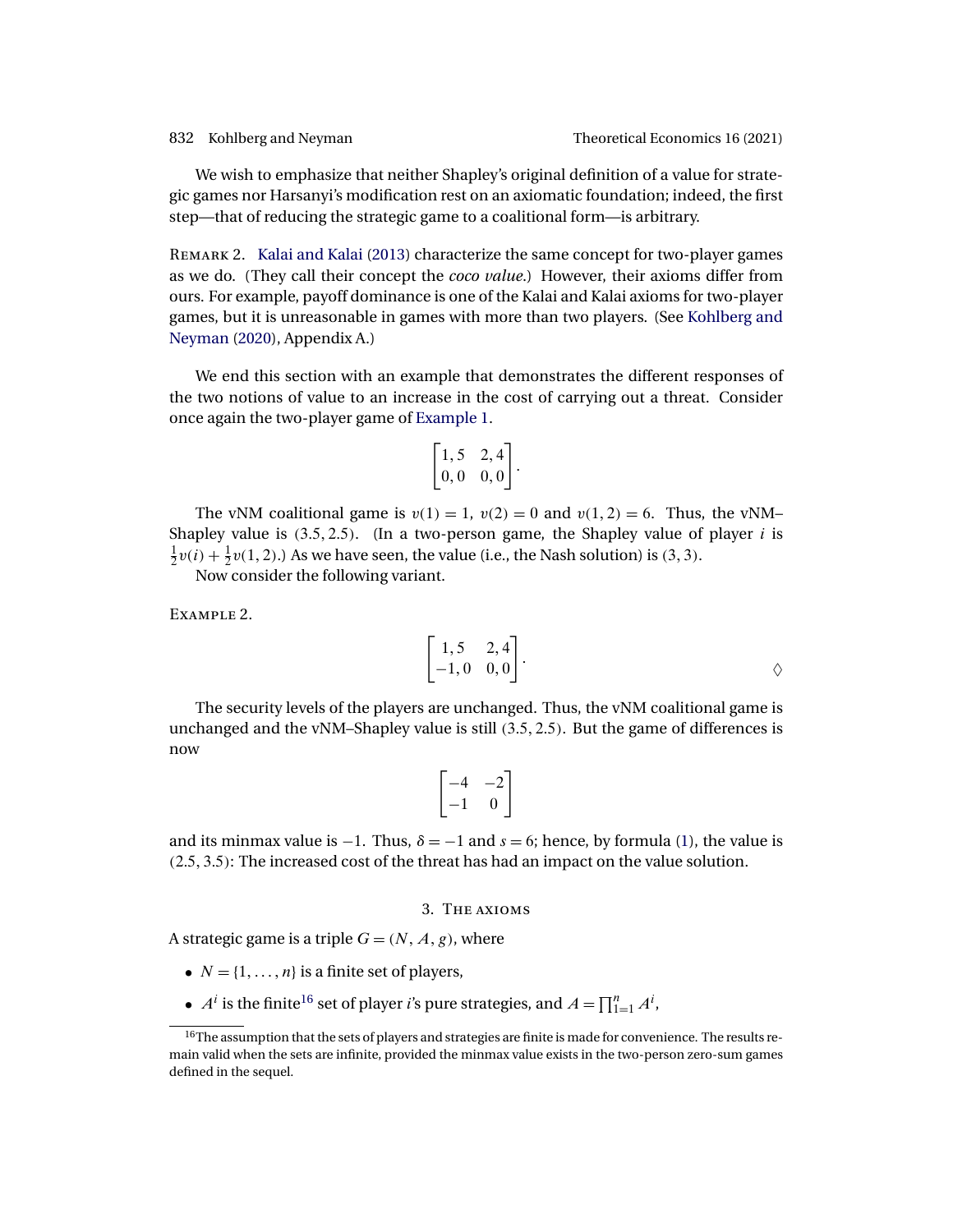<span id="page-8-0"></span>•  $g^i$ :  $A \to \mathbb{R}$  is player *i*'s payoff function, and  $g = (g^i)_{i \in N}$ .

We use the same notation,  $g$ , to denote the linear extension

•  $g^i: \Delta(A) \to \mathbb{R}$ ,

where for any set K,  $\Delta(K)$  denotes the probability distributions on K, and we denote

- $A^S = \prod_{i \in S} A^i$ , and
- $X^S = \Delta(A^S)$  (correlated strategies of the players in S).

We define the *direct sum* of strategic games as follows.<sup>17</sup>

DEFINITION 1. Let  $G_1 = (N, A_1, g_1)$  and  $G_2 = (N, A_2, g_2)$  be two strategic games. Then  $G := G_1 \oplus G_2$  is the game  $G = (N, A, g)$ , where  $A = A_1 \times A_2$  and  $g(a) = g_1(a_1) + g_2(a_2)$ .

REMARK 3. The game  $G_1 \oplus G_2$  is a model for a competitive interaction where the same set of players simultaneously play two games that are independent, that is, where the moves in one game do not influence the other game.

REMARK 4. It is easy to verify that the operation  $\oplus$  is, informally, commutative and associative.<sup>18</sup> However, there is no natural notion of inverse. (In general,  $G \oplus (-G) \neq 0$ .)

Denote by  $\mathbb{G}(N)$  the set of all *n*-player strategic games. Let  $\gamma : \mathbb{G}(N) \to \mathbb{R}^n$ . This may be viewed as a map that associates with any strategic game an allocation of payoffs to the players. We consider a list of axioms for  $\gamma$ . To that end, we first introduce a few definitions.

Let  $G \in \mathbb{G}(N)$ . We define the *threat power* of coalition S as follows:<sup>19</sup>

$$
(\delta G)(S) := \max_{x \in X^S} \min_{y \in X^{N \setminus S}} \left( \sum_{i \in S} g^i(x, y) - \sum_{i \notin S} g^i(x, y) \right). \tag{2}
$$

We say that *i* and *j* are *interchangeable* in G if  $A^i = A^j$  and  $g^i = g^j$ ; and for any  $a, b \in A^N$ , if  $a^i = b^j$ ,  $a^j = b^i$ , and  $a^k = b^k$  for all  $k \neq i, j$ , then  $g(a) = g(b)$ .

We say that *i* is a *null player* in G if  $g^i(a) = 0$  for all *a*; and if  $a^k = b^k$  for all  $k \neq i$ , then  $g(a) = g(b)$ .

We consider the following axioms. For all strategic games G,

- *Efficiency*  $\sum_{i \in N} \gamma_i G = \max_{a \in A^N} (\sum_{i \in N} g^i(a)).$
- *Balanced threats* If  $(\delta G)(S) = 0$  for all  $S \subseteq N$ , then  $\gamma_i = 0$  for all  $i \in N$ .
- *Symmetry* If *i* and *j* are interchangeable in *G*, then  $\gamma_i G = \gamma_j G$ .

<sup>1</sup>[7von Neumann and Morgenstern](#page-26-0) [\(1953\)](#page-26-0), Section 27.6.2, refer to this operation as the *superposition* of games.

<sup>&</sup>lt;sup>18</sup>Formally,  $G_1 \oplus G_2$  is not the same game as  $G_2 \oplus G_1$ , because  $A_1 \times A_2 \neq A_2 \times A_1$ .

<sup>&</sup>lt;sup>19</sup> Expressions of the form max or min over the empty set should always be ignored.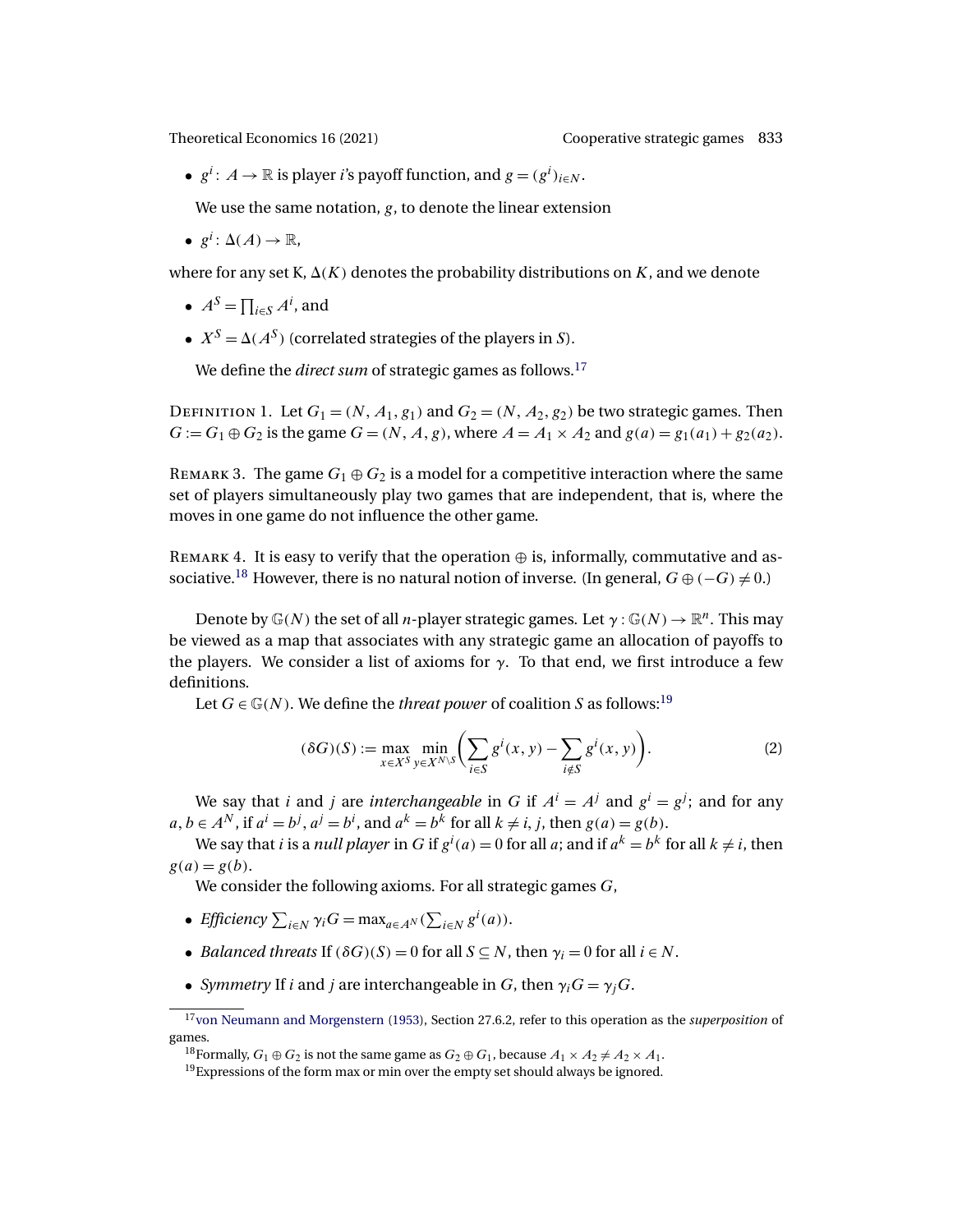- <span id="page-9-0"></span>• *Null player* If *i* is a null player in G, then  $\gamma_i G = 0$ .
- *Additivity*  $\gamma(G_1 \oplus G_2) = \gamma G_1 + \gamma G_2$ .
- *Individual rationality*  $\gamma_i(G) \ge \max_{x \in X^i} \min_{y \in X^{N \setminus i}} g^i(x, y)$ .

Remark 5. There are many additional desirable properties of the value that we do not assume but rather deduce from the axioms. These include dependence on the reduced form of the game (removing strategies that are convex combinations of other strategies does not affect the value), homogeneity of degree one ( $\gamma(\alpha G) = \alpha \gamma G$  for  $\alpha > 0$ ), timeconsistency ( $\gamma(\frac{1}{2}G_1\oplus \frac{1}{2}G_2)=\frac{1}{2}\gamma G_1+\frac{1}{2}\gamma G_2$ ; that is, it does not matter if the allocation is determined before or after the resolution of uncertainty about the game), monotonicity in actions (removing a pure strategy of a player does not increase the player's value),  $2^0$ independence of the set of players (addition of null players does not affect the value of the existing players), shift-invariance (adding a constant payoff to a player increases the player's value by that constant), a stronger form of symmetry (the names of the players do not matter), and continuity ( $\gamma(G_n) \to \gamma G$  whenever  $G_n = (N, A, g_n), G = (N, A, g)$ , and  $g_n \rightarrow g$ ).

REMARK 6. We do not require, nor are we able to deduce, that  $\gamma(\alpha G) = \alpha \gamma G$  for negative  $\alpha$ . Such a requirement, which is natural in the context of coalitional games, would make no sense in the context of strategic games. The game −G involves dramatically different strategic considerations than the game  $G$ , and so there is no reason to expect a simple relationship between the values of the two games.

## 4. The main results

## 4.1 *The value of strategic games*

Our main result for strategic games is as follows.

THEOREM 1. *There is a unique map from*  $\mathbb{G}(N)$  to  $\mathbb{R}^n$  that satisfies the axioms of effi*ciency, balanced threats, symmetry, additivity, and null player. It may be described as follows:*

$$
\gamma_i G = \frac{1}{n} \sum_{k=1}^n \delta_{i,k},\tag{3}
$$

*where*  $\delta_{i,k}$  *denotes the average of* ( $\delta G$ )(S) *over all k-player coalitions* S *that include i. Furthermore, this map satisfies the axiom of individual rationality.*

We shall refer to the above map as the *value* for strategic games.

<sup>&</sup>lt;sup>20</sup>These four properties follow from formula (3) below and the corresponding properties of the minmax value of zero-sum games.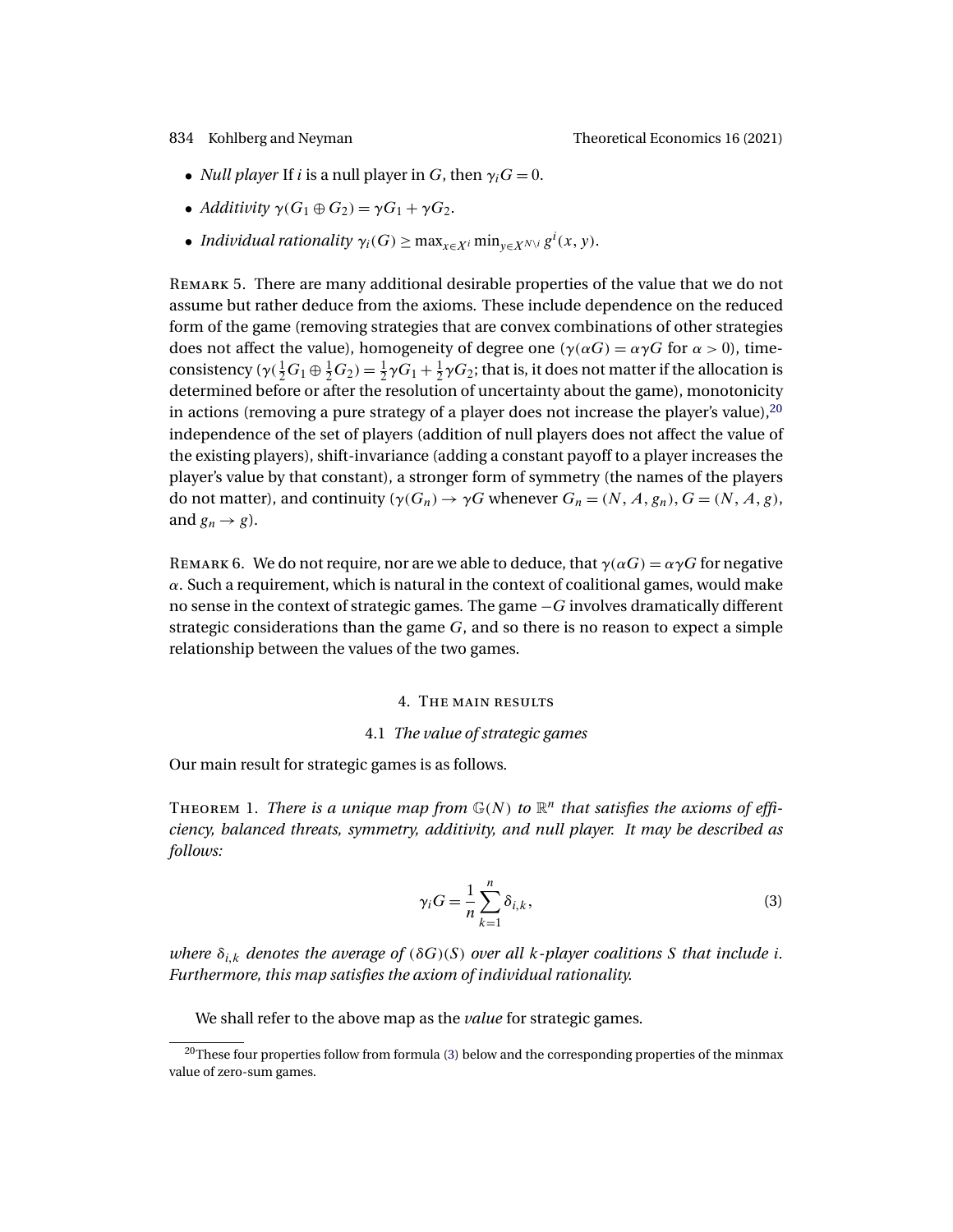Example 3. This is a three-payer game, G. Player 1 chooses the row, player 2 chooses the column, and player 3 has only a single strategy. The payoff matrix is<sup>21</sup>

$$
\begin{bmatrix} 2, 2, 2 & 0, 0, 0 \\ 0, 0, 0 & 1, 1, 1 \end{bmatrix}.
$$

Now, denoting  $\delta G = \delta$ ,

$$
\delta(1) = \text{maxmin}\begin{bmatrix} -2 & 0 \\ 0 & -1 \end{bmatrix} = -\frac{2}{3},
$$

$$
\delta(1,3) = \text{maxmin}\begin{bmatrix} 2 & 0 \\ 0 & 1 \end{bmatrix} = \frac{2}{3},
$$

 $\delta(1, 2) = \max(2, 0, 1) = 2$ , and  $\delta(1, 2, 3) = \max(6, 0, 3) = 6$ .

Thus,  $\gamma_1 = \frac{1}{3}(\delta(1) + \frac{\delta(1,2) + \delta(1,3)}{2} + \delta(1,2,3)) = \frac{1}{3} \times (-\frac{2}{3}) + \frac{1}{3} \times \frac{2+\frac{2}{3}}{2} + \frac{1}{3} \times 6 = 2\frac{2}{9}$ , and similarly  $\gamma_2 = 2\frac{2}{9}$ ; therefore,  $\gamma = (2\frac{2}{9}, 2\frac{2}{9}, 1\frac{5}{9})$ . Players 1 and 2 each receive a side payment of  $\frac{2}{9}$  from player 3.  $\Diamond$ 

REMARK 7. There is only one *n*-player coalition, namely, *N*. Thus,  $\delta_{i,n} = (\delta G)(N)$ , the maximum total payoff. The formula allocates to each player her equitable payoff, which is  $\frac{1}{n}$ th of this amount, adjusted according to the average threat powers of the proper subsets that include the player.

REMARK 8. Formula  $(3)$  implies that the value of G depends only on the threats,  $((\delta G)(S))_{S\subseteq N}$ . We wish to emphasize that this is not an assumption but rather a conclusion. Indeed, a key step in proving the main result is the derivation of this conclusion from the axioms [\(Proposition 7\)](#page-21-0).

Remark 9. At first blush, it might appear that a value solution ought to satisfy the following consistency condition: If a player who is a strategic dummy (i.e., a player who has no strategic options) is dropped from the game, then the value of the remaining players remains the same. However, further reflection shows that this requirement is unwarranted: a player can exert influence on the outcome not only through her strategic choices, but also through her willingness to make side payments. (Recall that the value is an assessment of the cooperative outcome, where all players agree on the side payments.) Example 3 is a case in point: The value is  $(2\frac{2}{9}, 2\frac{2}{9}, 1\frac{5}{9})$ , but when player 3 (who is a strategic dummy) is dropped, the game becomes

$$
\begin{bmatrix} 2, 2 & 0, 0 \\ 0, 0 & 1, 1 \end{bmatrix},
$$

 $21$ Player 1's and player 2's payoffs are identical and their strategies can be switched without impacting any payoff. This is an example of interchangeable players.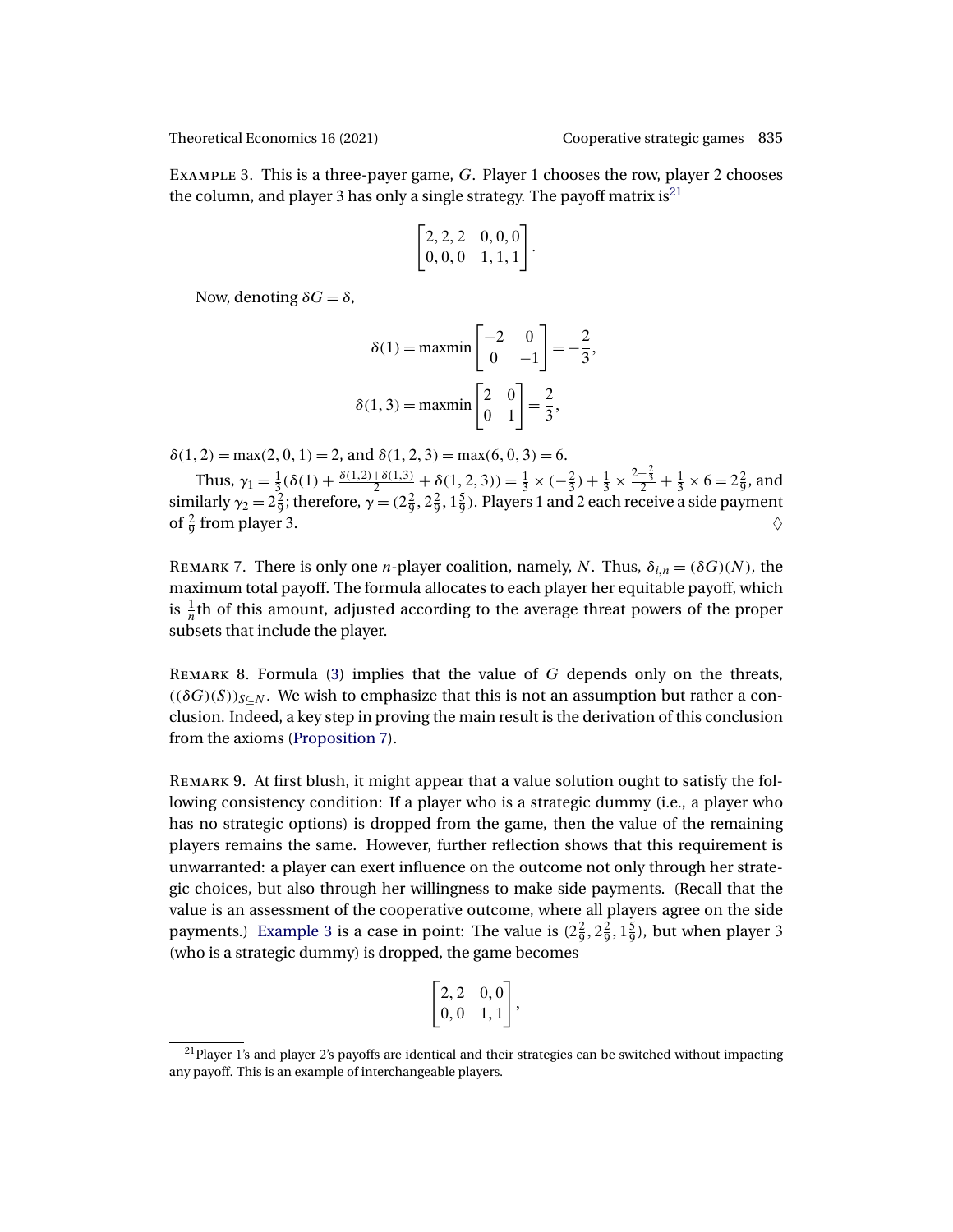<span id="page-11-0"></span>and the value is (2, 2). One can interpret the side payments of  $\frac{2}{9}$  that player 3 makes to each of players 1 and 2 as incentives to not deploy the threat strategies, Down and Right.22

## 4.2 *The value of Bayesian games*

The uniqueness theorem and formula [\(3\)](#page-9-0) are also valid for Bayesian games. In a *Bayesian game*, each player has a finite set,  $C^i$ , of possible actions; the players do not know the "true" payoff functions,  $u^i$ :  $\prod_{i \in N} C^i \to \mathbb{R}$ ; however, each player receives a signal,  $y^i$ , which is correlated with  $u = (u^i)_{i \in N}$ ; specifically, the players know the "prior" probability distribution,  $\mu$ , over  $U \times Y$ , where U and Y are the finite sets of possible payoff functions and signals, respectively.

A pure strategy for player *i* is now a mapping,  $a^i\colon Y^i\to C^i$ , from signals to actions, and  $A^i$  is the set of pure strategies; the payoff function,  $g^i$ :  $\prod_{i\in N} A^i \to \mathbb{R}$  is the expectation  $g^{i}(a) := E_{\mu} u^{i}(a(y))$ ; and a (Bayesian) correlated strategy for a subset S is a probability distribution over mappings from  $\prod_{i\in S} Y^i$  to  $\prod_{i\in S} C^i$ . Note that in a correlated strategy the players in S not only coordinate their strategic choices, but they also pool their information.

Denote by  $\mathbb{B}(N)$  the set of all *n*-player Bayesian games, and let  $B \in \mathbb{B}(N)$ . We generalize formula  $(2)$ , defining the power of threat of a coalition  $S$  as follows:

$$
(\delta_B G)(S) := \max_{x \in \hat{X}^S} \min_{y \in \hat{X}^N \setminus S} \left( \sum_{i \in S} g^i(x, y) - \sum_{i \notin S} g^i(x, y) \right),
$$

where  $\hat{X}^S$  denotes the set of (Bayesian) correlated strategies of S.

We can now define the axiom of balanced threats for Bayesian games in analogy with the definition for strategic games. Similarly, we define the axioms of efficiency and of individual rationality in analogy with the definitions for strategic games, replacing  $a \in$  $A^N$  by  $x \in \hat{X}^N$ , and  $x \in X^{N \setminus i}$  by  $x \in \hat{X}^{N \setminus i}$ , respectively. Finally, we define the symmetry and the null-player axioms in analogy with the definitions for strategic games, adding to the definition of interchangeable players the requirement that their signals be identical, and to the definition of a null player the requirement that the player receive no signals.

THEOREM 2. *There is a unique map from*  $\mathbb{B}(N)$  to  $\mathbb{R}^n$  that satisfies the axioms of effi*ciency, balanced threats, symmetry, additivity, and null player. It is described by formula* [\(3\)](#page-9-0)*, modified by replacing*  $\delta G$  *with*  $\delta_B G$ *. Furthermore, this map satisfies the axiom of individual rationality.*

Remark 10. The axiomatic characterization of the value in strategic games does not automatically follow from the characterization in Bayesian games, that is, [Theorem 1](#page-9-0) is not a special case of Theorem 2: in general, it is not true that if a list of axioms uniquely

 $^{22}$ Note, however, that if the others' choices cannot impact the dummy player's payoff, then this consideration becomes moot. Indeed, the "small worlds axiom" [\(Kohlberg and Neyman](#page-26-0) [\(2020\)](#page-26-0), Appendix C) says that if a player has no strategic options *and* her payoffs are unaffected by the choices of the other players, then when the player is dropped from the game the value of the remaining players remains the same.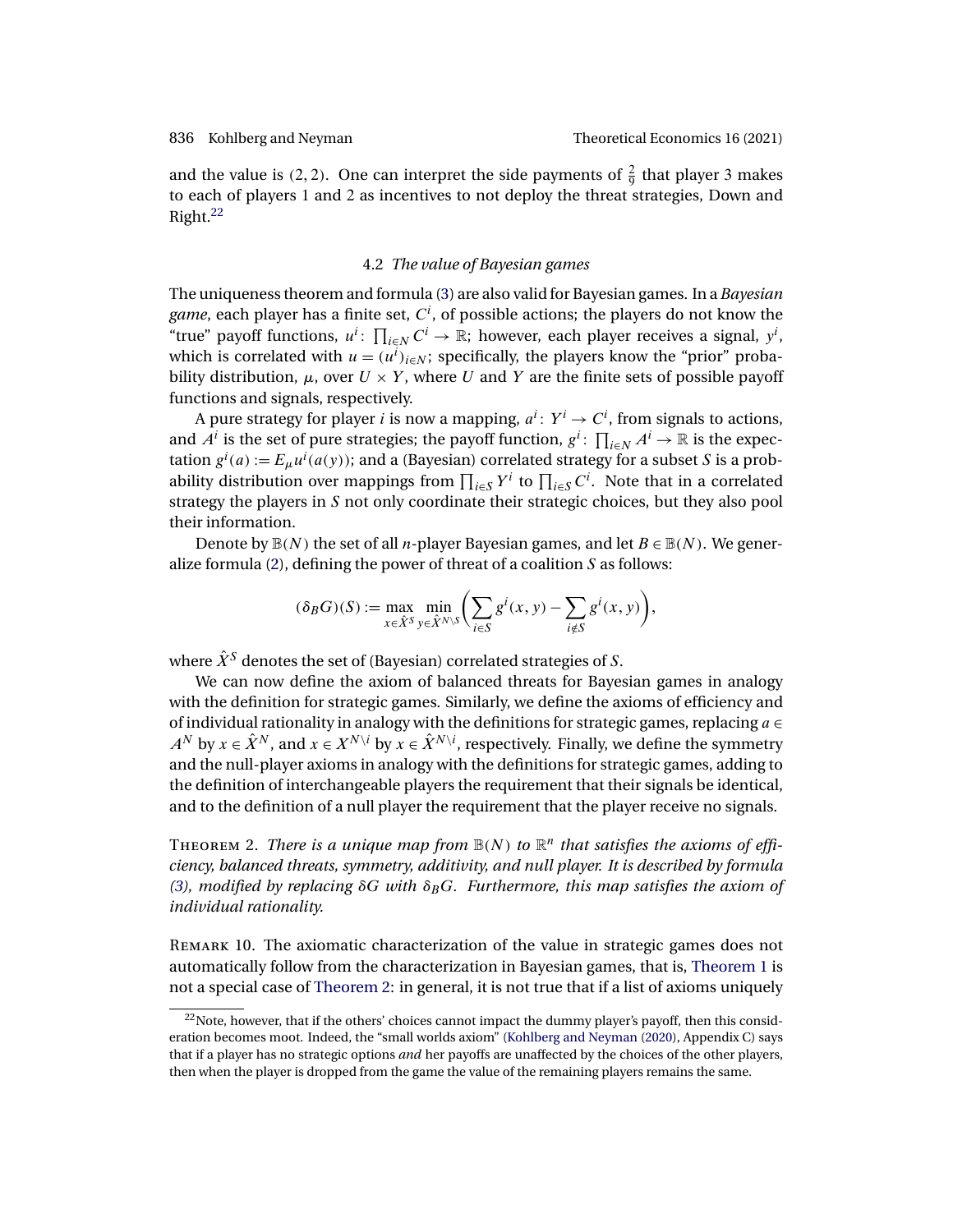<span id="page-12-0"></span>

determines a function on a certain domain then the specialization of the same axioms to a subdomain will uniquely determine the function there.

## 4.3 *The random-order approach*

An alternative formula for computing the value is based on the random-order approach. It is analogous to the [Shapley](#page-26-0) [\(1953\)](#page-26-0) random-order formula for the value of a cooperative game. In some applications, it is more convenient<sup>23</sup> to use than formula [\(3\)](#page-9-0).

Proposition 1. *The value of a strategic game*<sup>24</sup> G *may be described as follows:*

$$
\gamma_i G = \frac{1}{n!} \sum_{\mathcal{R}} (\delta G) \left( S_i^{\mathcal{R}} \right),\tag{4}
$$

where the summation is over the n! possible orderings of the set N<sup>and where  $S^\mathcal{R}_i$  denotes</sup> *the subset consisting of i and those*  $j \in N$  *that precede i in the ordering*  $R$ *.* 

The equivalence of formulas [\(3\)](#page-9-0) and (4) is easy to verify.<sup>25</sup>

# 4.4 *Proofs of the theorems*

The proofs of Theorems [1](#page-9-0) and [2](#page-11-0) are given in [Section 7.4.](#page-22-0) These proofs require the notion of games of threats [\(Kohlberg and Neyman 2018\)](#page-26-0). We provide the relevant definitions and results in [Section 7.1.](#page-17-0)

## 5. Applications of the value solution

In this section, we describe the application of the value solution in some simple game models. More general results and their proofs will appear in forthcoming papers.

# 5.1 *The economic worth of a public official*

The examples below are highly simplified game models of a public official who has the authority to make decisions in matters of financial importance to private individuals or companies. The official's value in the game provides a measure of his potential gain from side payments, that is, bribes. Such a measure can be useful in designing systems of incentives and penalties intended to deter bribery.

# 5.1.1 *Authority to issue licenses*

EXAMPLE 4. Each one of players  $i = 1, ..., n$  seeks approval (license) for a project. Player A has the authority to approve up to  $k$  projects. This is a strategic game where player A can choose any subset of players of size at most k, while players  $i = 1, \ldots, n$  have no

<sup>&</sup>lt;sup>23</sup>See the computation of the value for the Cournot Oligopoly example in [Kohlberg and Neyman](#page-26-0) [\(2020\)](#page-26-0).

<sup>&</sup>lt;sup>24</sup>The proposition is valid for Bayesian games as well, provided  $\delta G$  is replaced by  $\delta_B G$ .

 $^{25}$ This equivalence is established in Proposition 3 of [Kohlberg and Neyman](#page-26-0) [\(2020\)](#page-26-0).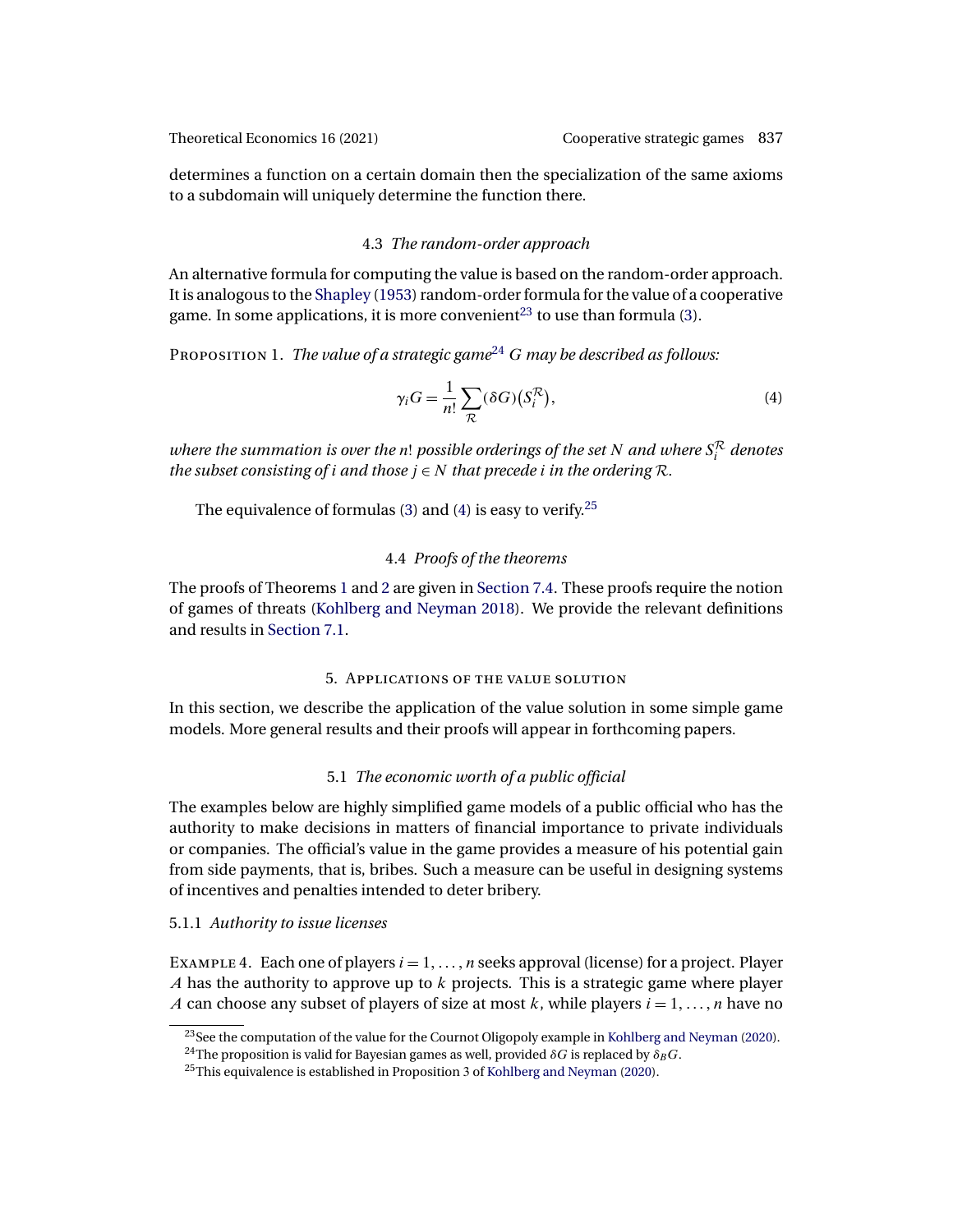strategic choices; $^{26}$  player  $A's$  payoff is identically zero, while player  $i's$  payoff is  $\alpha_i$  or  $0,$ depending whether her project is approved or not. We assume that  $\alpha_1 \geq \cdots \geq \alpha_n > 0$ .  $\diamond$ 

One can apply formula [\(3\)](#page-9-0) to obtain an expression for the value of this game. We describe this expression for the two extreme cases,  $k = n$  and  $k = 1$ . In the case  $k = n$ , the value of player A is  $\sum_{i=1}^{n} \alpha_i/2$ . This makes intuitive sense since player A's decision to approve any project has no bearing on her ability to approve any other project; therefore, we have, in effect,  $n$  independent 2-person games, each consisting of bargaining over the profits,  $\alpha_i$ , from a single project.

In the case  $k = 1$ , the value of player A is  $\sum_{i=1}^{n} \frac{\alpha_i}{i(i+1)}$ . If all the projects are equally profitable, that is,  $\alpha_i = \alpha$  for  $i = 1, \dots, n$ , then this is a telescopic sequence that adds up to  $\alpha(1 - \frac{1}{n+1})$ . Thus, when *n* is large player *A* gets essentially all the surplus. This makes intuitive sense, since the different projects are perfect substitutes for one another and, therefore, player A's threat not to approve any specific project is extremely powerful. Thus, the player whose project does get approved, concedes most of its profit to player A.

But when the different projects have different potential profits, then player  $A's$ threat to not approve the most profitable project is weakened by the realization that she might have to approve a less profitable project. This point is captured by the formula for the value of player A, which can be rewritten as follows:  $\alpha_1 - \frac{1}{2}(\alpha_1 - \alpha_2) - \frac{1}{3}(\alpha_2 - \alpha_3)$  $\cdots - \frac{1}{n}(\alpha_{n-1} - \alpha_n).$ 

5.1.2 *Authority to regulate economic activity* One or more regulators has the authority to regulate an economic activity, for example, the repurposing of offices to apartments in a particular neighborhood. For simplicity, we assume that the regulation can only consist of blanket prohibition or blanket approval.

EXAMPLE 5. Each one of *n* players,  $i = 1, ..., n$  seeks approval for a project worth 1. Player  $A$  (a regulator) has the authority either to approve or to reject all the projects. This is a strategic game where player A has two strategies, while players  $i = 1, \ldots, n$  have no strategic choices; player  $\vec{A}$ 's payoff is identically zero, while player *i*'s payoff is 1 or 0, depending on whether player A has approved or rejected the projects.  $\Diamond$ 

When *n* is large, it is easy to see that the value of player *A* is approximately  $\frac{n}{4}$ , while the value of each of the other players is approximately  $\frac{3}{4}$ . Thus, player A receives about one-fourth the total feasible output. In effect, the regulator's threat to withhold approval induces each of players  $i = 1, ..., n$  to concede one-fourth of their output to the regulator.

More generally, if there are  $k$  regulators whose approvals are required, then one can apply a continuous version of formula [\(3\)](#page-9-0) to conclude that the payoff to each regulator divided by *n* converges, as  $n \to \infty$ , to  $\int_{1/2}^{1}(2x-1)x^{k-1} dx$ . In the case  $k = 2$ , this

<sup>&</sup>lt;sup>26</sup>As we have seen, the availability of an inferior strategy may have an impact on the value. However, in this case, giving each player  $i = 1, \ldots, n$  the option to not execute her project even when it has been approved, does not change the value of the game.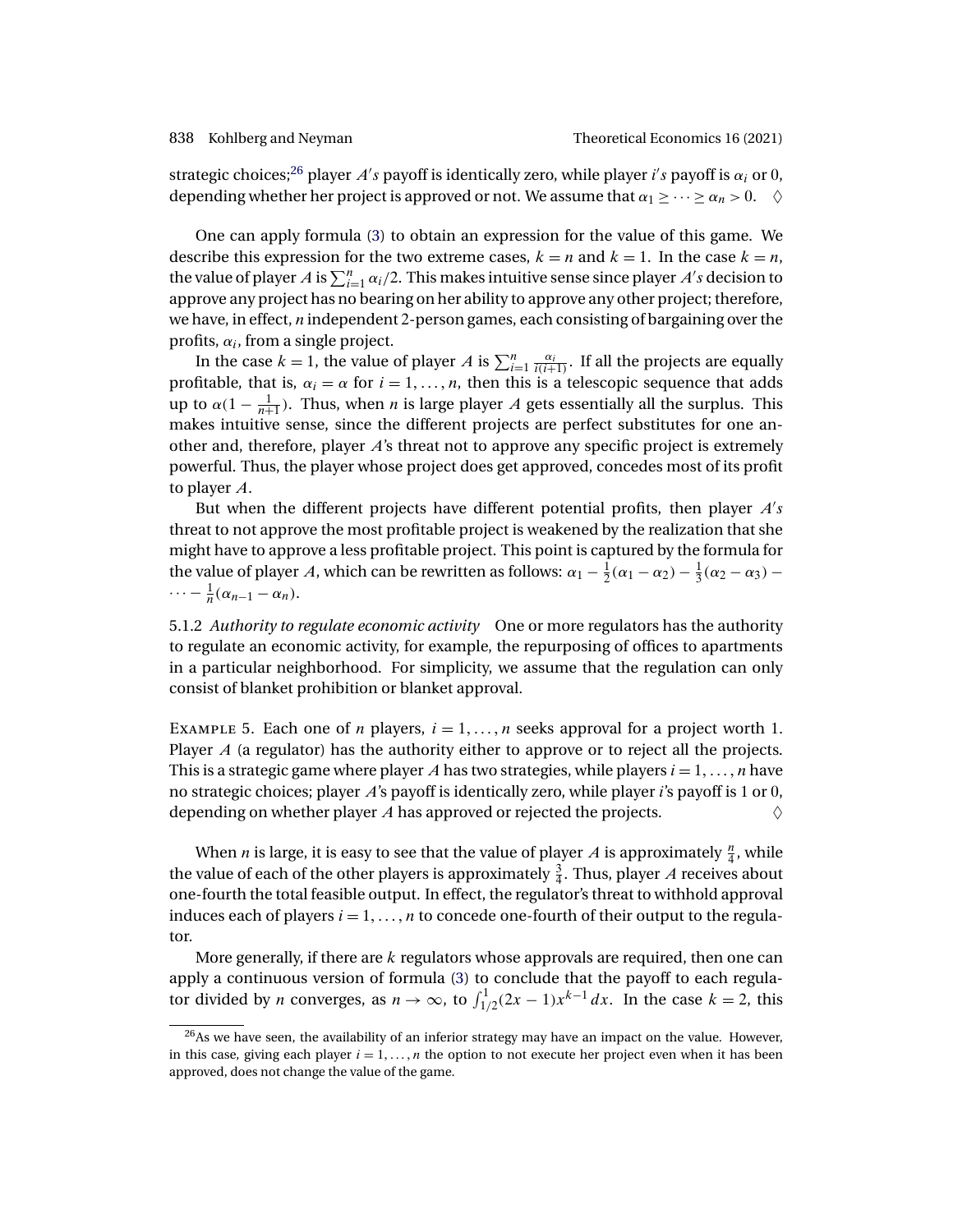amounts to  $\frac{5}{24}$ , that is, the two regulators jointly receive about 42% of the total feasible output, compared with 25% in the case of a single regulator. Since  $k \int_{1/2}^1 (2x-1) x^{k-1} \, dx$ converges, as  $k \to \infty$ , to 1, we see that when there are many regulators—all of whose approvals are required—essentially all the economic output goes to them.

Finally, consider a variant of this game where there are  $k$  regulators, each one of whose approvals is sufficient. In this game, the payoff to each regulator divided by  $n$ converges, as  $n \to \infty$ , to  $\frac{2^{-k}}{k(k+1)}$ , and the combined payoff to all the regulators converges to  $\frac{2^{-k}}{(k+1)}$ . When  $k = 2$ , this amounts to  $\frac{1}{12}$ . Thus, when there are two regulators, only one of whose approvals is required, the fraction of the total value that they receive is about 85%, in contrast to 42% in the case where both approvals are required.

# 5.2 *The value in a Cournot oligopoly*<sup>27</sup>

EXAMPLE 6. Consider a Cournot oligopoly with inverse demand function  $1 - \sum_{i=1}^{n} q_i$ , where  $q_i$  is the quantity of firm i, and with constant unit costs  $c_1 < c_2 < \cdots < c_n$ , and assume that the firms intend to engage in a collusive arrangement. What is the profit that each firm should expect to receive? In other words, denoting the monopoly profit of firm i by  $M_i := \max_q(10 - q - c_i)q$ , how is the maximal available profit,  $M_1$ , to be divided among the firms?

First, consider the case  $n = 2$ , that is, a duopoly. The Shapley value is  $(\frac{M_1}{2}, \frac{M_1}{2})$ . To see this, note that each firm can only guarantee zero on its own, since its rival can threaten to flood the market; therefore,  $v(1) = v(2) = 0$  and  $v(1, 2) = M_1$ , where v denotes the vNM coalitional form of the game. Since the coalitional game is symmetric, so is its Shapley value.

But this solution does not seem to make sense—should the firm with the lower cost not receive a larger share of the profit? The reason for obtaining a "nonsensical" solution is precisely the difficulty mentioned in the [Section 2,](#page-5-0) namely that the Shapley value fails to take into account the damage that a threat inflicts on the party making the threat. And, obviously, the damage to a firm flooding the market is greater the greater is the firm's unit cost.

In contrast to the Shapley value, the value solution does take account of the unit costs. The solution is  $(M_1 - \frac{M_2}{2}, \frac{M_2}{2})$ . Since  $M_1 > M_2$ , the value of firm 1 is, indeed, greater than the value of firm 2.

In the case of three firms, the value is  $(M_1 - \frac{1}{2}M_2 - \frac{1}{6}M_3, \frac{1}{2}M_2 - \frac{1}{6}M_3, \frac{1}{3}M_3)$ , which equals  $\frac{1}{3}(M_3, M_3, M_3) + \frac{1}{2}(M_2 - M_3, M_2 - M_3, 0) + (M_1 - M_2, 0, 0)$ . More generally, in the case of  $n$  firms the value may be described as follows: First,  $M_n$ , the monopoly profit of the least efficient firm, is divided equally among all the firms. Next,  $M_{n-1} - M_n$  is shared equally among firms  $1, \ldots, n-1$ . And so on, until finally  $M_1 - M_2$  is received only by firm 1.

 $27$ We are grateful to an anonymous referee for suggesting that we characterize the value solution in a Cournot oligopoly.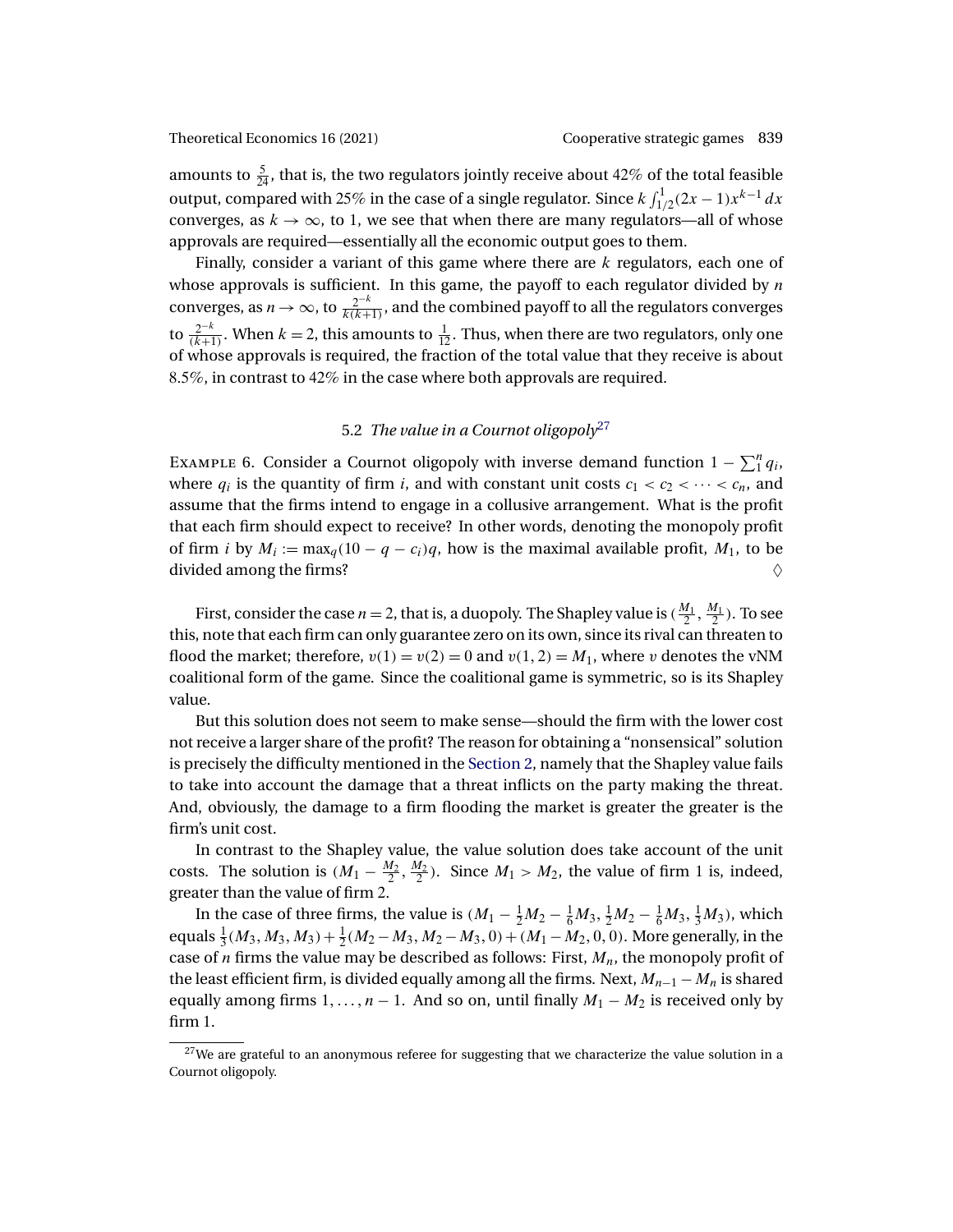## 5.3 *The value of information*

<span id="page-15-0"></span>In a Bayesian game, a player can impact the side payments that she makes or receives not only through her strategic choices, but also by sharing or withholding information. Thus, the value solution, by providing an a-priori assessment of the side payments, quantifies the economic worth of information in a competitive environment. Below is a numerical example.

First, consider a two-person strategic game with complete information: Firm 2 is developing a new product and firm 1 is developing an add-on product. Each firm makes a private choice about which one of two alternative technologies it will use; and the market for the add-on product may attain one of two unknown states that are equally likely. Firm 2's profits will be the same, irrespective of the technology choices or the state of the market. (For simplicity, assume this profit is zero.) Firm 1's profit will be 4 if both firms choose the same technology and the market attains the state that is favorable to the chosen technology, and zero otherwise.

The maximal sum of (expected) payoffs in this game is 2. (The firms choose the same technology; thus, firm 1 gets the payoff 4 with probability 50%.) What is the side payment that player 2 ought to receive for its cooperation? The value solution is  $(1.5, 0.5)$ , that is, the side payment is 05. This makes intuitive sense, as player 2 can threaten to deprive firm 1 of 50% of its payoff (of 2) by randomizing with probabilities  $(0.5, 0.5)$ ; thus, the magnitude of the threat is 1, and player 1 concedes one-half of this amount.

Next, consider an additional firm, 3, that specializes in market research. Firm 3 has no strategic choices but it knows which state will occur. (Note that the introduction of a player with differential information has turned the example into a Bayesian game.28) Clearly, the maximal sum of payoffs is 4. But what are the side payments? The value solution is  $(2, 1, 1)$ . It is interesting to note that the value of each one of the firms reflects a different consideration. Firm 1's value derives from its potential payoff of 4; firm 2's value derives from its threat to reduce player 1's payoff; and firm 3's value derives from its knowledge of the true state.

It may also be interesting to consider a variant of the game with a fourth player who, like player 3, knows the true state but has no strategic choices. The value of this game is  $(2, \frac{4}{3}, \frac{1}{3}, \frac{1}{3})$ : competition between the informed players has reduced their total value, to the benefit of player 2.

## 6. The vNM–Shapley value of strategic games

In [Section 2,](#page-5-0) we argued that the (von Neumann–Morgenstern–) Shapley value is a less convincing solution concept than is the (Nash–Harsanyi–Shapley) value. Here, we present a characterization of the vNM–Shapley value that parallels the characterization the value and clarifies the relationship between the two concepts; and we indicate conditions under which the concepts concide.<sup>29</sup>

<sup>&</sup>lt;sup>28</sup>Formally, the two-player game is also a game of incomplete information. However, as noted earlier, if the players' information is symmetric, then we might as well view the game as a game of complete information.

 $^{29}$ For ease of exposition, we restrict attention to strategic games with complete information, but an analogous characterization holds for Bayesian games.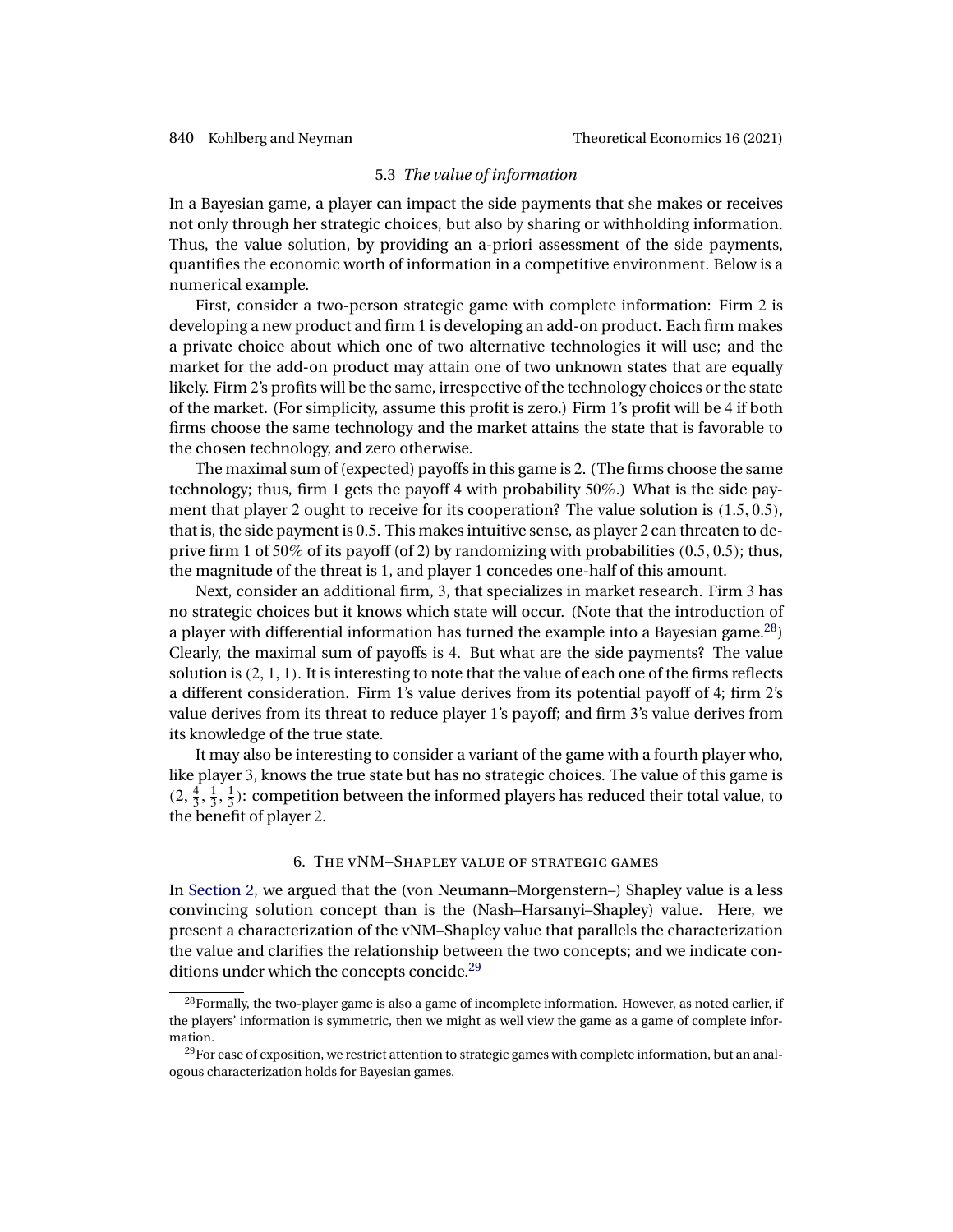## 6.1 *Axiomatization of the vNM–Shapley value*

<span id="page-16-0"></span>The vNM–Shapley value of a strategic game  $G$  is the Shapley value of the vNMcoalitional game  $vG$  that is defined by

$$
(vG)(S) := \max_{x \in X^S} \min_{y \in X^{N \setminus S}} \sum_{i \in S} g^i(x, y).
$$
 (5)

Let  $G \in \mathbb{G}(N)$ . Define

$$
(\hat{\delta}G)(S) := (vG)(S) - (vG)(N \setminus S). \tag{6}
$$

We introduce the following axiom. For all  $G \in \mathbb{G}(N)$ 

*Balanced security levels.* If  $(\delta G)(S) = 0$  for every  $S \subseteq N$ , then  $\hat{\gamma}_i G = 0$  for all  $i \in N$ .

PROPOSITION 2. *The vNM–Shapley value is the unique map from*  $\mathbb{G}(N)$  *to*  $\mathbb{R}^n$  *that satisfies the axioms of efficiency, balanced security levels, symmetry, null player, and additivity. It may be described as follows:*

$$
\hat{\gamma}_i G = \frac{1}{n} \sum_{k=1}^n \hat{\delta}_{i,k},\tag{7}
$$

where  $\hat{\delta}_{i,k}$  denotes the average of  $(\hat{\delta}G)(S)$  over all k-player coalitions that include i. Fur*thermore, this map satisfies the axiom of individual rationality.*<sup>30</sup>

## 6.2 *Games where the Shapley value and the value coincide*

A pure-exchange economy is a model of strategic interaction between  $n$  agents, each having an initial endowment, where each agent is free to trade with any other agent and the payoff to each agent is a function of his final allocation. Note that we have the following.

Proposition 3. *In constant-sum games and in pure-exchange economies, the Shapley value and the value coincide.*

PROOF. If the strategic game is constant-sum, then an optimal strategy for  $S$  in the problem  $\max_{x \in X^S} \min_{y \in X^N \setminus S} \sum_{i \in S} g^i(x, y)$  is also an optimal strategy for S in the problem max $_{y\in X^{N\setminus S}}$  min $_{x\in X^S}\sum_{i\in N\setminus S}g^i(x,y).$  This is also true, trivially, in an exchange economy, where the sum of the payoffs to the agents in any coalition depends only on the strategies of the agents belonging to that coalition, so that any strategy for S is optimal in minimizing the total payoff to  $N \setminus S$ .

In both of these cases, then the minmax strategies in the two person zero-sum game where the payoff (to player 1) is the total payoff to  $S$ , are also minmax strategies in the game where the payoff is the difference between the total payoff to S and the total payoff to  $N \setminus S$ . Thus, the optimal values in (5) and in [\(2\)](#page-8-0) are the same. It follows that  $(\hat{\delta}G)(S)$  =  $(\delta G)(S)$ , hence  $\hat{\delta}_{i,k} = \delta_{i,k}$  for all  $1 \leq i, k \leq n$  and, therefore, by (7) and [\(3\)](#page-9-0),  $\hat{\gamma}G = \gamma G$ .

<sup>30</sup>The proof of this proposition appears in [Section 7.5.](#page-23-0)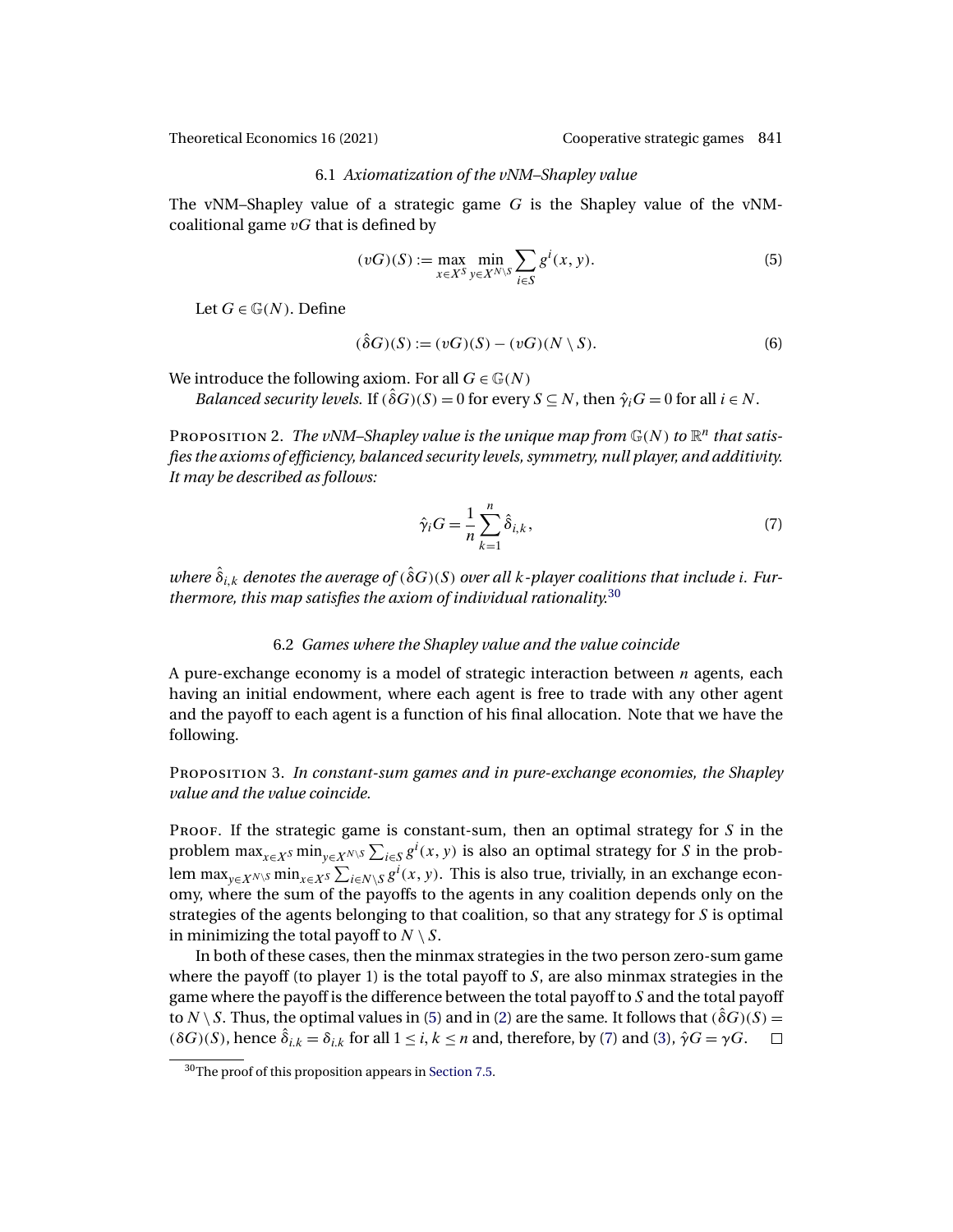<span id="page-17-0"></span>Remark 11. Note that the value and the vNM–Shapley value do not coincide in exchange economies with taxes or with voting [\(Aumann and Kurz 1977a,](#page-25-0) [1977b,](#page-25-0) [Aumann](#page-25-0) [et al. 1983,](#page-25-0) [1987\)](#page-25-0).

## 7. Proof of the main results

In this section, we present the proof of our main results, Theorems [1](#page-9-0) and [2.](#page-11-0) In preparation, we provide background on games of threats and present an alternative definition of the value in terms of such games. And we present preliminary results, some of which are of interest in their own right.

# 7.1 *Games of threats*

A *coalitional game of threats* is a pair  $(N, d)$ , where

- $N = \{1, \ldots, n\}$  is a finite set of players.
- $d: 2^N \to \mathbb{R}$  is a function such that  $d(S) = -d(N\setminus S)$  for all  $S \subseteq N$ .

REMARK 12. A game of threats need not be a coalitional game as  $d(\emptyset) = -d(N)$  may be nonzero.

REMARK 13. If d is a game of threats, then so is  $-d$ .

Denote by  $D(N)$  the set of all coalitional games of threats.

Let  $\psi: \mathbb{D}(N) \to \mathbb{R}^n$ . This may be viewed as a map that associates with any game of threats an allocation of payoffs to the players. Following [Shapley](#page-26-0) [\(1953\)](#page-26-0), we consider the following axioms.

For all games of threats  $(N, d)$ ,  $(N, d_1)$ ,  $(N, d_2)$ , and for all players *i*, *j*,

- *Efficiency*  $\sum_{i \in N} \psi_i d = d(N)$ .
- *Symmetry*  $\psi_i d = \psi_j d$  if i and j are interchangeable in d (i.e., if  $d(S \cup i) = d(S \cup j)$  $\forall S \subseteq N \setminus \{i, j\}.$
- *Null player*  $\psi_i d = 0$  if *i* is a null player in d (i.e., if  $d(S \cup i) = d(S) \forall S \subseteq N$ ).
- *Additivity*  $\psi(d_1 + d_2) = \psi d_1 + \psi d_2$ .

Below are two results from [Kohlberg and Neyman](#page-26-0) [\(2018\)](#page-26-0) that will be needed in the sequel.

PROPOSITION 4. *There exists a unique map*  $\psi$ :  $\mathbb{D}(N) \to \mathbb{R}^n$  *satisfying the axioms of efficiency, symmetry, null player, and additivity. It may be described as follows:*

$$
\psi_i d = \frac{1}{n} \sum_{k=1}^n d_{i,k},
$$
\n(8)

where  $d_{i,k}$  denotes the average of  $d(S)$  over all  $k$  -player coalitions that include i.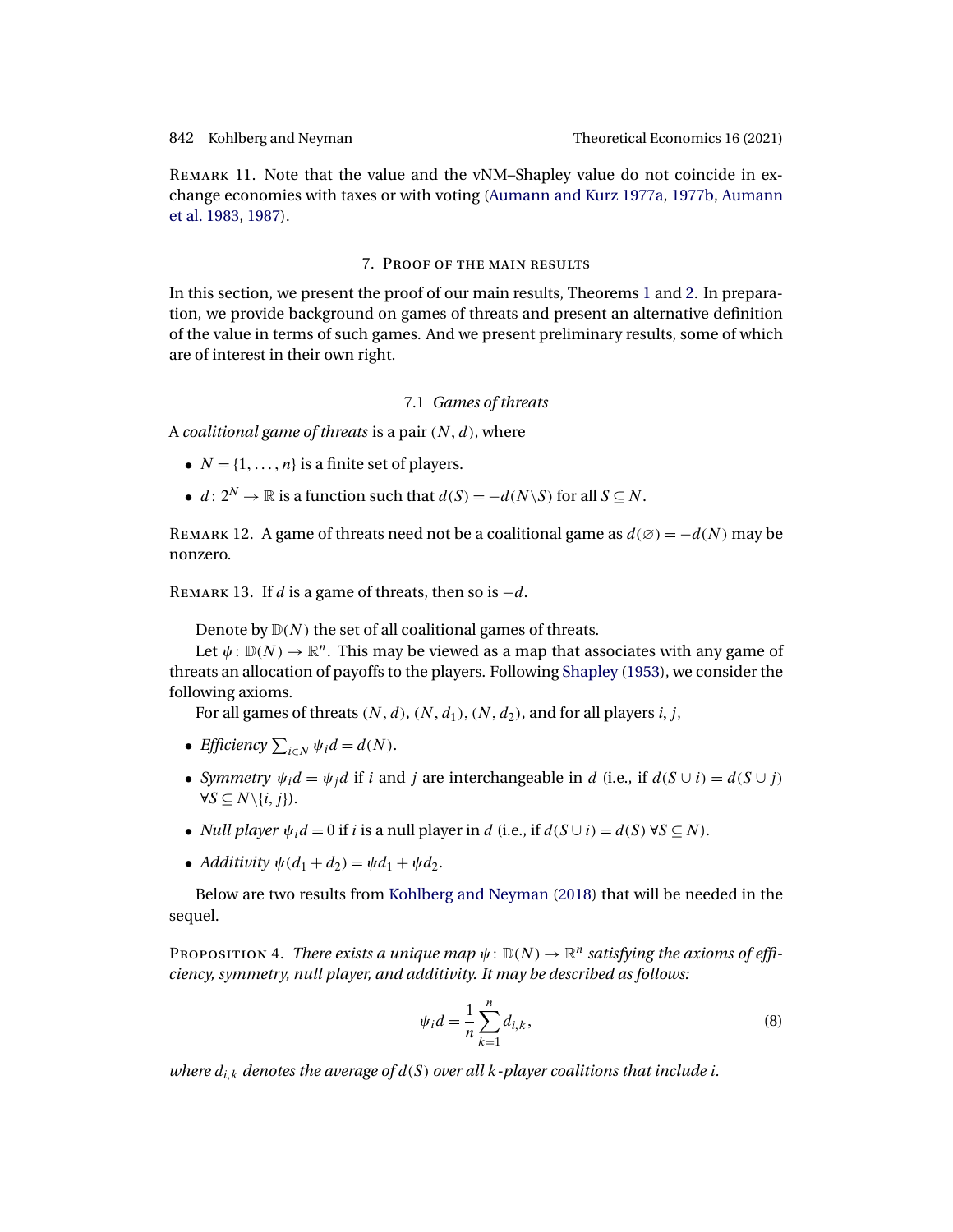<span id="page-18-0"></span>

We refer to this map as the *Shapley value for games of threats*.

DEFINITION 2. Let  $T \subseteq N$ ,  $T \neq \emptyset$ . The unanimity game of threats,  $u_T \in D(N)$ , is defined by

 $\lambda$ 

$$
u_T(S) = \begin{cases} |T| & \text{if } S \supseteq T, \\ -|T| & \text{if } S \subseteq N \setminus T, \\ 0 & \text{otherwise.} \end{cases}
$$

Proposition 5. *Every game of threats is a linear combination of the unanimity games of threats*  $u_T$ .

## 7.2 *Rephrasing the main result*

Using the notion of games of threats, we can provide an alternative definition of the value.

Proposition 6. *The value of a strategic game* G *is the Shapley value of the game of threats associated with* G, that is,  $\gamma = \psi \circ \delta$ , where  $\gamma : \mathbb{G}(N) \to \mathbb{R}^n$ ,  $\psi : \mathbb{D}(N) \to \mathbb{R}^n$ , and  $\delta$ :  $\mathbb{G}(N) \rightarrow \mathbb{D}(N)$  *are as in [\(3\)](#page-9-0), [\(8\)](#page-17-0), and [\(2\)](#page-8-0), respectively.* 

PROOF. Formula [\(3\)](#page-9-0) is the same as formula [\(8\)](#page-17-0), applied to the game of threats  $d = \delta G$ .  $\Box$ 

Thus, [Theorem 1](#page-9-0) can be rephrased as follows:  $\gamma = \psi \circ \delta$  *is the unique map from*  $\mathbb{G}(N)$ to  $\mathbb{R}^n$  that satisfies the axioms of efficiency, balanced threats, symmetry, null player, and *additivity.*

## 7.3 *Preliminary results*

In this section, we present properties of the mapping  $\delta: \mathbb{G}(N) \to \mathbb{D}(N)$  that are needed for the proof of the main result.

Let  $G \in \mathbb{G}(N)$ . For any  $S \subseteq N$ , let  $(\delta G)(S)$  be as in [\(2\)](#page-8-0).

Lemma 1. δG *is a game of threats.*

PROOF. By the minmax theorem,  $(\delta G)(S) = -(\delta G)(N\ S)$  for any  $S \subseteq N$ .  $\Box$ 

We refer to  $\delta G$  as the game of threats associated with G.

LEMMA 2.  $\delta$ :  $\mathbb{G}(N) \rightarrow \mathbb{D}(N)$  *satisfies:* 

- $\delta(G_1 \oplus G_2) = \delta G_1 + \delta G_2$  for any  $G_1, G_2 \in \mathbb{G}(N)$ .
- $\delta(\alpha G) = \alpha \delta G$  for any  $G \in \mathbb{G}(N)$  and  $\alpha > 0$ .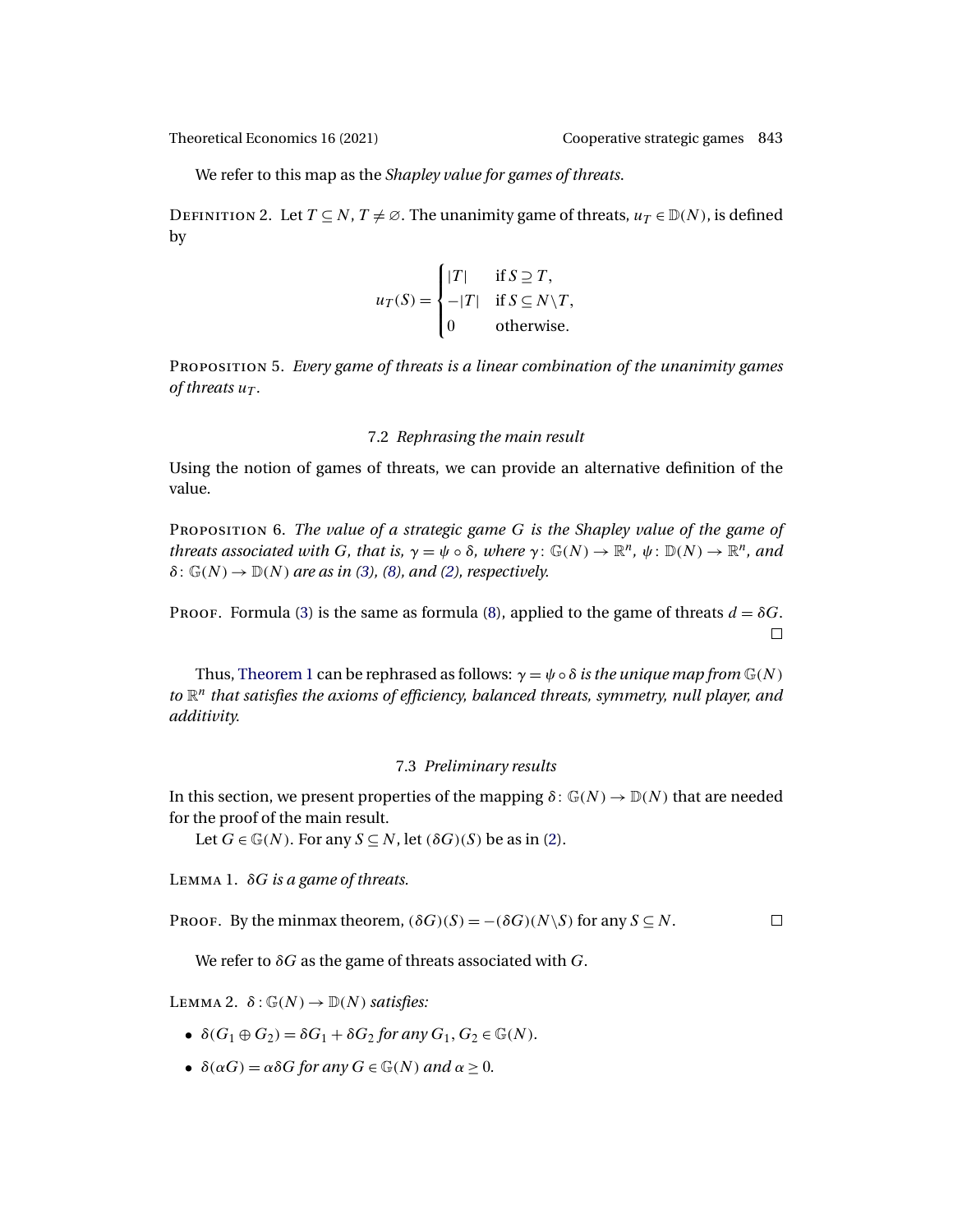$\Box$ 

<span id="page-19-0"></span>PROOF. Let val $(G)$  denote the minmax value of the two-person zero-sum strategic game G. Then  $val(G_1 \oplus G_2) = val(G_1) + val(G_2)$ .

To see this, note that by playing an optimal strategy in  $G_1$  as well as an optimal strategy in  $G_2$ , each player guarantees the payoff val $(G_1)$  + val $(G_2)$ .

Now apply the above to all two-person zero-sum games played between a coalition S and its complement  $N \setminus S$ , as indicated in [\(2\)](#page-8-0). П

The next lemma is an immediate consequence of the definition of  $\delta$ .

LEMMA 3.  $\delta: \mathbb{G}(\mathbb{N}) \to \mathbb{D}(\mathbb{N})$  *satisfies:* 

- $(\delta G)(N) = \max_{a \in A^N} (\sum_{i \in N} g^i(a)).$
- *If* i *and* j *are interchangeable in* G *then* i *and* j *are interchangeable in* δG*.*
- *If* i *is a null player in* G*, then* i *is a null player in* δG*.*

Denote by  $1_T \in \mathbb{R}^n$  the indicator vector of a subset  $T \subseteq N$ , that is,  $(1_T)_i = 1$  or 0 according to whether  $i \in T$  or  $i \notin T$ .

DEFINITION 3. Let  $T \subseteq N$ ,  $T \neq \emptyset$ . The unanimity strategic game on T, henceforth the unanimity game on T, is  $U_T = (N, A, g_T)$ , where

 $A^i = \{0, 1\}$  for all  $i \in N$ ,  $g_T(a) = 1_T$  if  $a^i = 1$  for all  $i \in T$ , and  $g_T(a) = 0$  otherwise.

That is, if all the members of  $T$  consent then they each receive 1; however, if even one member dissents, then all receive zero; the players outside  $T$  always receive zero.

LEMMA 4. Let  $T \neq \emptyset$ , and let  $U_T \in \mathbb{G}(N)$  be the unanimity game on T and  $u_T \in \mathbb{D}(N)$  be *the unanimity game of threats on* T. Then  $\delta U_T = u_T$ .

PROOF. Consider the two-person zero-sum game between S and  $N \setminus S$ .

If  $S \cap T$  is neither  $\emptyset$  nor T, then both S and N\S include a player in T. If these players dissent, then all players receive 0. Thus, the minmax value,  $(\delta U_T)(S)$ , is 0.

If  $S \cap T = T$  then, by consenting, the players in S can guarantee a payoff of 1 to each player in T and 0 to all the others. Thus,  $(\delta U_T)(S) = |T|$ .

If  $S \cap T = \emptyset$  then, by consenting, the players in  $N \setminus S$  can guarantee a payoff of 1 to each player in  $T \subset N \setminus S$  and 0 to all the others. Thus,  $(\delta U_T)(S) = -|T|$ .

By [Definition 2,](#page-18-0)  $\delta U_T = u_T$ .

DEFINITION 4. The antiunanimity game on  $T$  is  $V_T = (N, A, g)$ , where  $A^i = \{S \subseteq T : S \neq \emptyset\}$  $\varnothing$ } and  $g(S_1,\ldots,S_n) = \sum_{i\in T} -1_{S_i}$ .

That is, each player in  $T$  chooses a nonempty subset of  $T$  where each member loses 1. Players outside  $T$  also choose such subsets, but their choices have no impact. Thus, the payoff to any player,  $i$ , is minus the number of players in  $T$  whose chosen set includes i.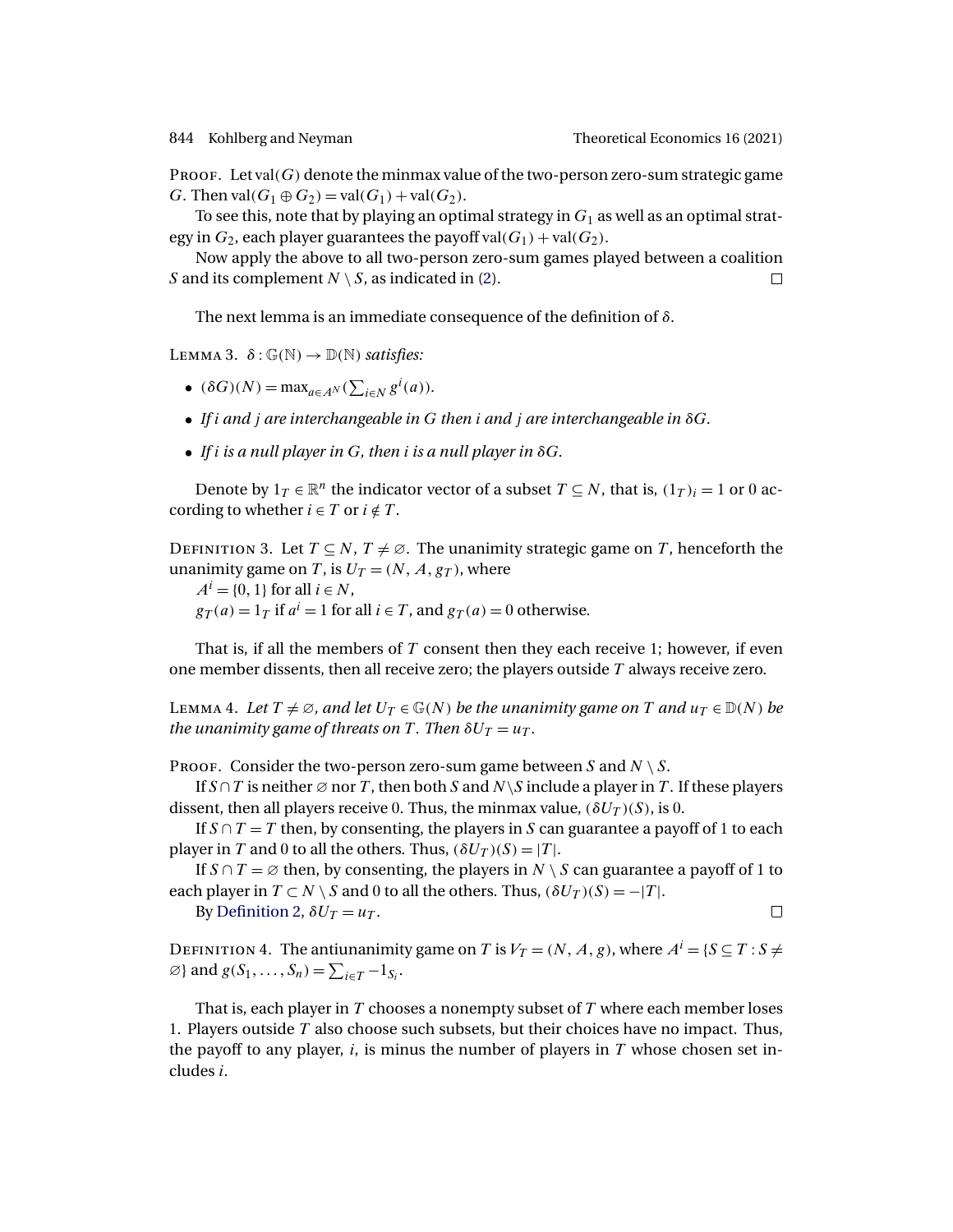<span id="page-20-0"></span>LEMMA 5.  $\delta V_T = -u_T$ .

PROOF. Let S be a subset of N such that  $T \subseteq S$ . In the zero-sum game between S and its complement, each player in S chooses a subset of T of size 1. Thus,  $(\delta V_T)(S) = -|T|$ .

Let S be a subset of N such that  $T \cap S \neq \emptyset$  and  $T \setminus S \neq \emptyset$ . In the zero-sum game between  $S$  and its complement, the minmax strategies are for the players in  $S$  to choose  $T \ S$  and for the players in N  $\ S$  to choose  $T \cap S$ . The resulting payoff is  $-t_1t_2 - (-t_2t_1) =$ 0, where  $t_1$  and  $t_2$  are the number of elements of  $T \cap S$  and  $T \setminus S$ , respectively. Thus,  $(\delta V_T)(S) = 0.$ 

Therefore, 
$$
\delta V_T = -u_T
$$
.

LEMMA 6. *For every game of threats*  $d \in \mathbb{D}(N)$ *, there exists a strategic game*  $U \in \mathbb{G}(N)$ *such that*  $\delta U = d$ *. Moreover, there exists such a game that can be expressed as a direct sum of nonnegative multiples of the unanimity games*  ${U_T}_{T\subset N}$  *and the antiunanimity games*  ${V_T}_{T\subset N}$ .

PROOF. By [Proposition 5,](#page-18-0)  $d$  is a linear combination of the unanimity games of threats  $u_T$ .

$$
d = \sum_{T} \alpha_{T} u_{T} - \sum_{T} \beta_{T} u_{T} \quad \text{where } \alpha_{T}, \beta_{T} \ge 0 \text{ for all } T.
$$

By Lemmas [4](#page-19-0) and 5,

$$
d = \sum_{T} \delta(\alpha_T U_T) + \sum_{T} \delta(\beta_T V_T),
$$

and, by [Lemma 2,](#page-18-0)

$$
d = \delta \left( \left( \bigoplus_{T \subseteq N} \alpha_T U_T \right) \oplus \left( \bigoplus_{T \subseteq N} \beta_T V_T \right) \right),
$$

where  $\bigoplus_{T}$  stands for the direct sum of the games parameterized by T.

 $\Box$ 

REMARK 14. In particular, Lemma 6 establishes that the mapping  $\delta: \mathbb{G}(N) \to \mathbb{D}(N)$  is onto.

As was pointed out earlier, the operation  $oplus$  does not have a natural inverse. However, we have the following.

LEMMA 7. *For every*  $G \in \mathbb{G}(N)$ *, there exists a*  $\delta$ *-inverse, that is,*  $U \in \mathbb{G}(N)$  *such that*  $\delta(G \oplus$  $U$ ) = 0*. Moreover, if*  $G' \in \mathbb{G}(N)$  *is such that*  $\delta G' = \delta G$  *then there exists*  $U \in \mathbb{G}(N)$  *that is a* δ − inverse *of both* G *and* G *.*

PROOF. Consider  $-\delta G \in \mathbb{D}(N)$ . By Lemma 6, there exists  $U \in \mathbb{G}(N)$  such that  $-\delta G =$  $\delta U$ . By [Lemma 2,](#page-18-0)  $\delta(G \oplus U) = 0$ . And if G' is such that  $\delta G' = \delta G$  then, by the same argument,  $\delta(G' \oplus U) = 0$ .  $\Box$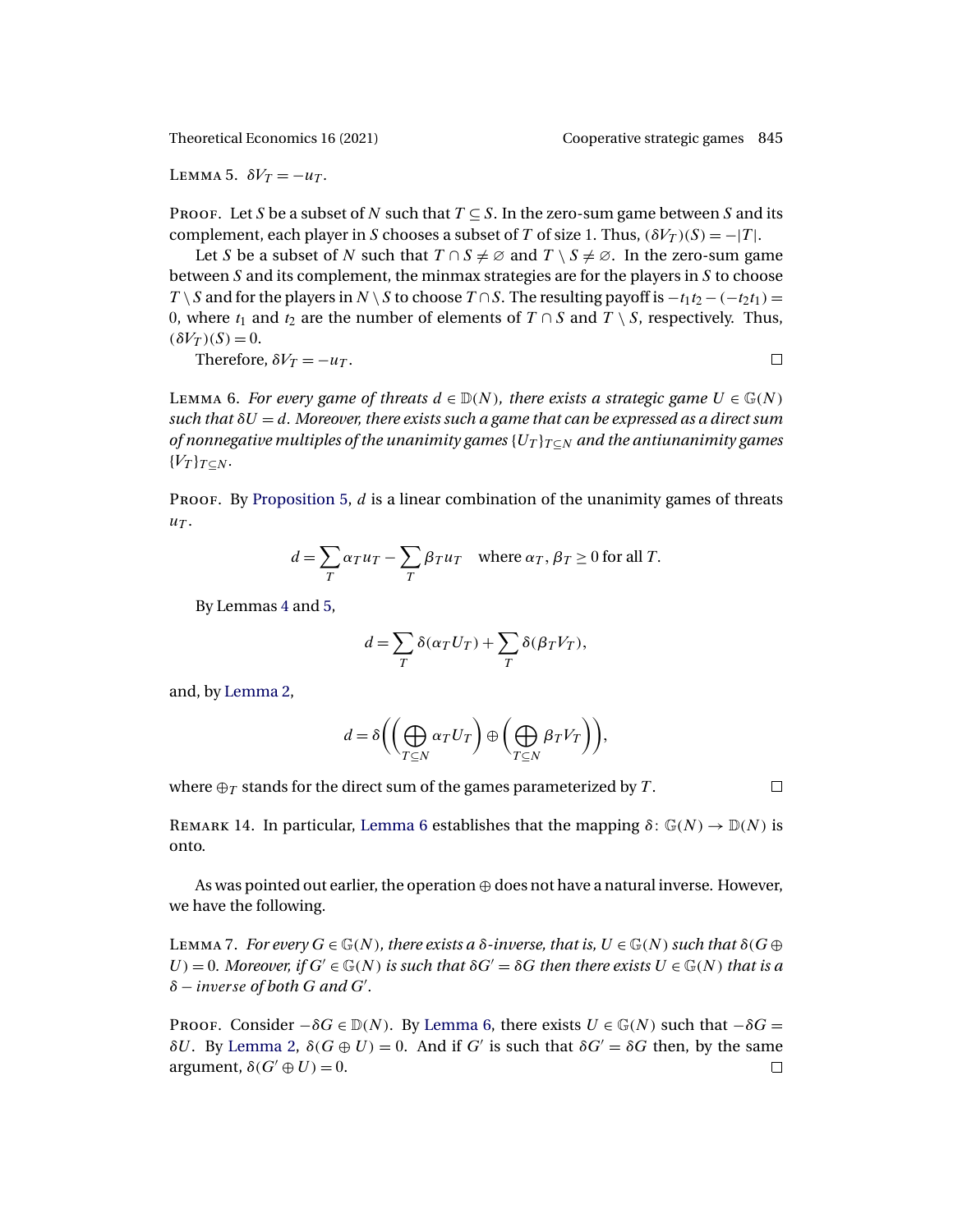<span id="page-21-0"></span>

PROPOSITION 7. If  $\gamma: \mathbb{G}(N) \to \mathbb{R}^n$  *satisfies the axioms of balanced threats, efficiency, and additivity, then* γG *is a function of* δG*.*

PROOF. Let  $G, G' \in \mathbb{G}(N)$  be such that  $\delta G = \delta G'$ . We must show that  $\gamma G = \gamma G'$ . By [Lemma 7,](#page-20-0) there exists  $U \in \mathbb{G}(N)$  such that  $\delta(G \oplus U) = 0 = \delta(G' \oplus U)$ . By the axiom of balanced threats,  $\gamma(G \oplus U) = 0 = \gamma(G' \oplus U)$ . Thus, by the additivity axiom,  $\gamma G = -\gamma U =$  $γG'$ .  $\Box$ 

Lemma 8. *For any*  $T \neq \emptyset$  *and*  $\alpha \geq 0$ *, the axioms of symmetry, null player, and efficiency determine*  $\gamma$  *on the game*  $\alpha U_T$ *. Specifically,*  $\gamma(\alpha U_T) = \alpha 1_T$ *.* 

Proof. Any  $i \notin T$  is a null player in  $U_T$ , and so  $\gamma_i = 0$ . Any  $i, j \in T$  are interchangeable in  $U_T$ , and so  $\gamma_i = \gamma_i$ . By efficiency, the sum of the  $\gamma_i$  is the maximum total payoff, which since  $\alpha > 0$ , is  $\alpha |T|$ . Thus, each of the |T| nonzero  $\gamma_i$  is equal to  $\alpha$ .  $\Box$ 

Lemma 9. *For any*  $\alpha \geq 0$ , the axioms (of symmetry, null player, additivity, balanced *threats, and efficiency) determine*  $\gamma$  *on the game*  $\alpha V_T$ *. Specifically,*  $\gamma(\alpha V_T) = -\alpha 1_T$ *.* 

Proof. By Lemma 8, the axioms determine  $\gamma(\alpha U_T) = \alpha 1_T$ . By Lemmas [4](#page-19-0) and [5,](#page-20-0)  $\delta(\alpha V_T \oplus$  $\alpha U_T$  = 0. Therefore, by the axiom of balanced threats,  $\gamma(\alpha V_T \oplus \alpha U_N) = 0$ . Thus, by additivity,  $\gamma(\alpha V_T) = -\gamma(\alpha U_T) = -\alpha 1_T$ .  $\Box$ 

REMARK 15. We cannot rely on the same proof as that of Lemma 8, by appealing to symmetry and efficiency. In the game  $V_T$ , it is not true that any two players,  $i, j \in T$ , are interchangeable, because the payoff functions are not identical. If we had adopted a more restrictive version of the symmetry axiom—that the names of the players do not matter—then any  $i, j \in T$  would be interchangeable and the direct proof would be valid. But this more restrictive version of the axiom would lead to a weaker uniqueness theorem.

Proposition 8. *The map* γ *of formula [\(3\)](#page-9-0) satisfies the axiom of individual rationality.*

Proof. Let  $G = (N, A, g)$  be a strategic game. By symmetry, it is sufficient to prove individual rationality for player 1, that is, that  $\gamma_1 G \geq \pi^1$ , where  $\pi^1$  denotes player 1's security level.

Let  $S_1, S_2$  be a partition of  $N\setminus 1$ . We claim that

$$
(\delta G)(S_1 \cup 1) + (\delta G)(S_2 \cup 1) \ge 2\pi^1. \tag{9}
$$

To see this, let  $\bar{x}^1$  be a strategy that guarantees player 1 her security level, that is,

$$
\min_{x^{N\setminus 1}\in X^{N\setminus 1}} g^1(\bar{x}, x^{N\setminus 1}) = \max_{x^1\in X^1} \min_{x^{N\setminus 1}\in X^{N\setminus 1}} g^1(x^1, x^{N\setminus 1}) = \pi^1.
$$
\n(10)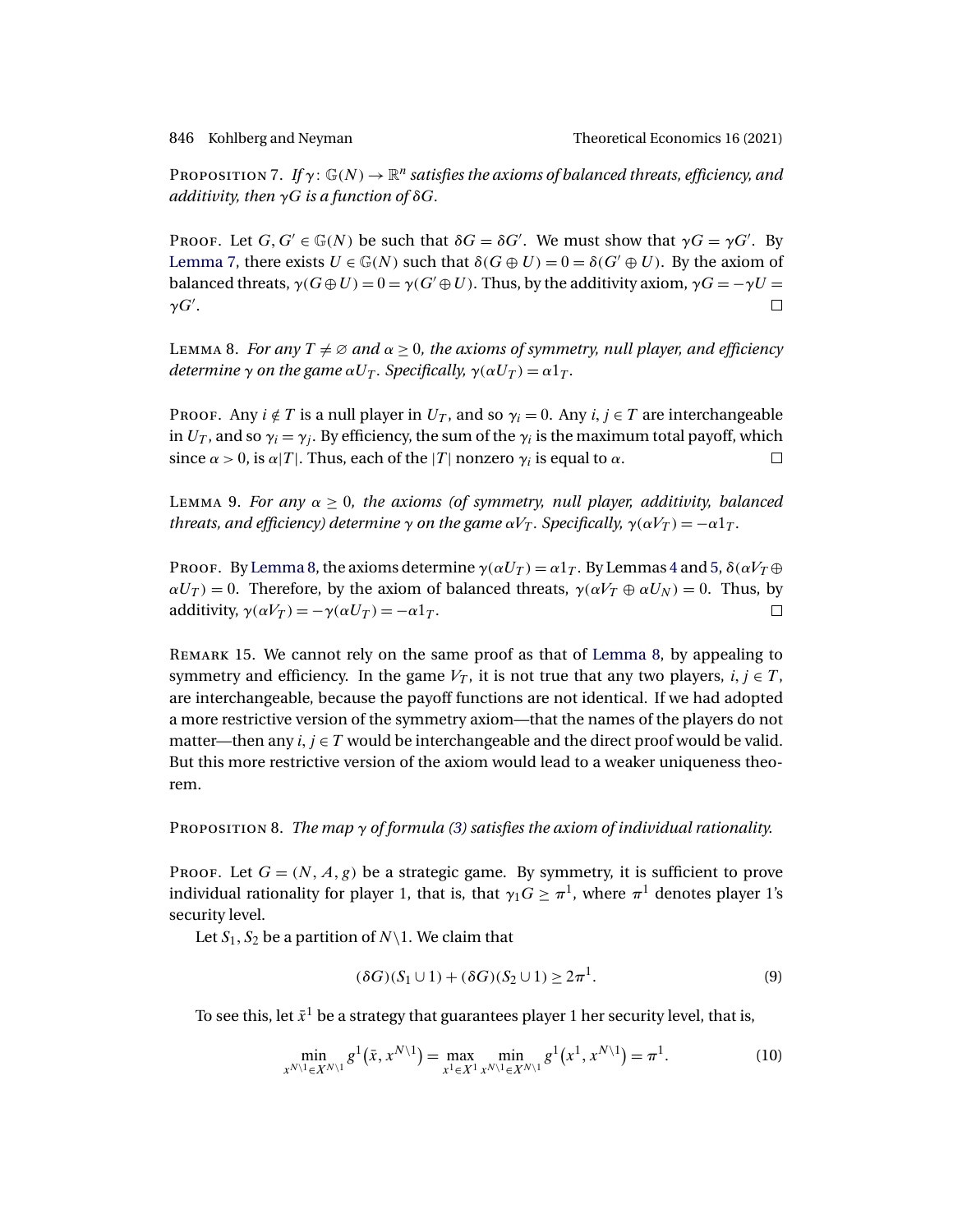<span id="page-22-0"></span>We have

$$
(\delta G)(S_1 \cup 1)
$$
  
=  $\max_{x \in X^{S_1 \cup 1}} \min_{y \in X^{S_2}} \left( \sum_{i \in S_1 \cup 1} g^i(x, y) - \sum_{i \in S_2} g^i(x, y) \right)$   

$$
\ge \max_{x \in X^{S_1}} \min_{y \in X^{S_2}} \left( \sum_{i \in S_1 \cup 1} g^i(\bar{x}^1, x, y) - \sum_{i \in S_2} g^i(\bar{x}^1, x, y) \right)
$$
  

$$
\ge \max_{x \in X^{S_1}} \min_{y \in X^{S_2}} \left( \pi^1 + \sum_{i \in S_1} g^i(\bar{x}^1, x, y) - \sum_{i \in S_2} g^i(\bar{x}^1, x, y) \right)
$$
  

$$
= \pi^1 + \max_{x \in X^{S_1}} \min_{y \in X^{S_2}} \left( \sum_{i \in S_1} g^i(\bar{x}^1, x, y) - \sum_{i \in S_2} g^i(\bar{x}^1, x, y) \right).
$$
 (11)

The first inequality follows since restricting the set of available strategies cannot increase the maximum of a function, and the second inequality follows from [\(10\)](#page-21-0) and the fact that the maxmin of a function is monotonic in that function.

Similarly, we have

$$
(\delta G)(S_2 \cup 1) \ge \pi^1 + \max_{x \in X^{S_2}} \min_{y \in X^{S_1}} \left( \sum_{i \in S_2} g^i(\bar{x}^1, x, y) - \sum_{i \in S_1} g^i(\bar{x}^1, x, y) \right). \tag{12}
$$

By the minmax theorem, the sum of the right-hand sides of (11) and (12) is  $2\pi$ <sup>1</sup>; therefore, adding these two inequalities implies [\(9\)](#page-21-0).

Now, as  $S_1$  ranges over all the sets of size  $k - 1$  that do not include 1,  $S_2$  ranges over all the sets of size  $n - k$  that do not include 1; thus,  $S_1 \cup 1$  ranges over all the sets of size k that include 1 and  $S_2$  ∪ 1 ranges over all the sets of size  $n - k + 1$  that include 1. Taking the average of inequality [\(9\)](#page-21-0) over all these sets, we have

$$
\delta_{1,k}+\delta_{1,n-k+1}\geq 2\pi^1,
$$

where  $\delta_{1,k}$  denotes the average of ( $\delta G$ )(S) over all  $k$ -player coalitions that include 1.

Taking the average over  $k = 1, \ldots, n$ , we obtain

$$
2 \times \frac{1}{n} \sum_{k=1}^{n} \delta_{1,k} \ge 2\pi^1.
$$

Thus, by formula [\(3\)](#page-9-0),  $\gamma_1 G \geq \pi^1$ .

# 7.4 *Proof of Theorems [1](#page-9-0) and [2](#page-11-0)*

PROOF OF THEOREM 1. We first prove uniqueness. Let  $G \in \mathbb{G}(N)$ . Consider  $\delta G \in \mathbb{D}(N)$ ; by [Lemma 6](#page-20-0) there exists a game  $U \in \mathbb{G}(N)$  that is a direct sum of nonnegative multiples of the unanimity games { $U_T$ } $_{T\subseteq N}$  and the antiunanimity games { $V_T$ } $_{T\subseteq N}$ , such that  $\delta G =$  $\delta U$ .

 $\Box$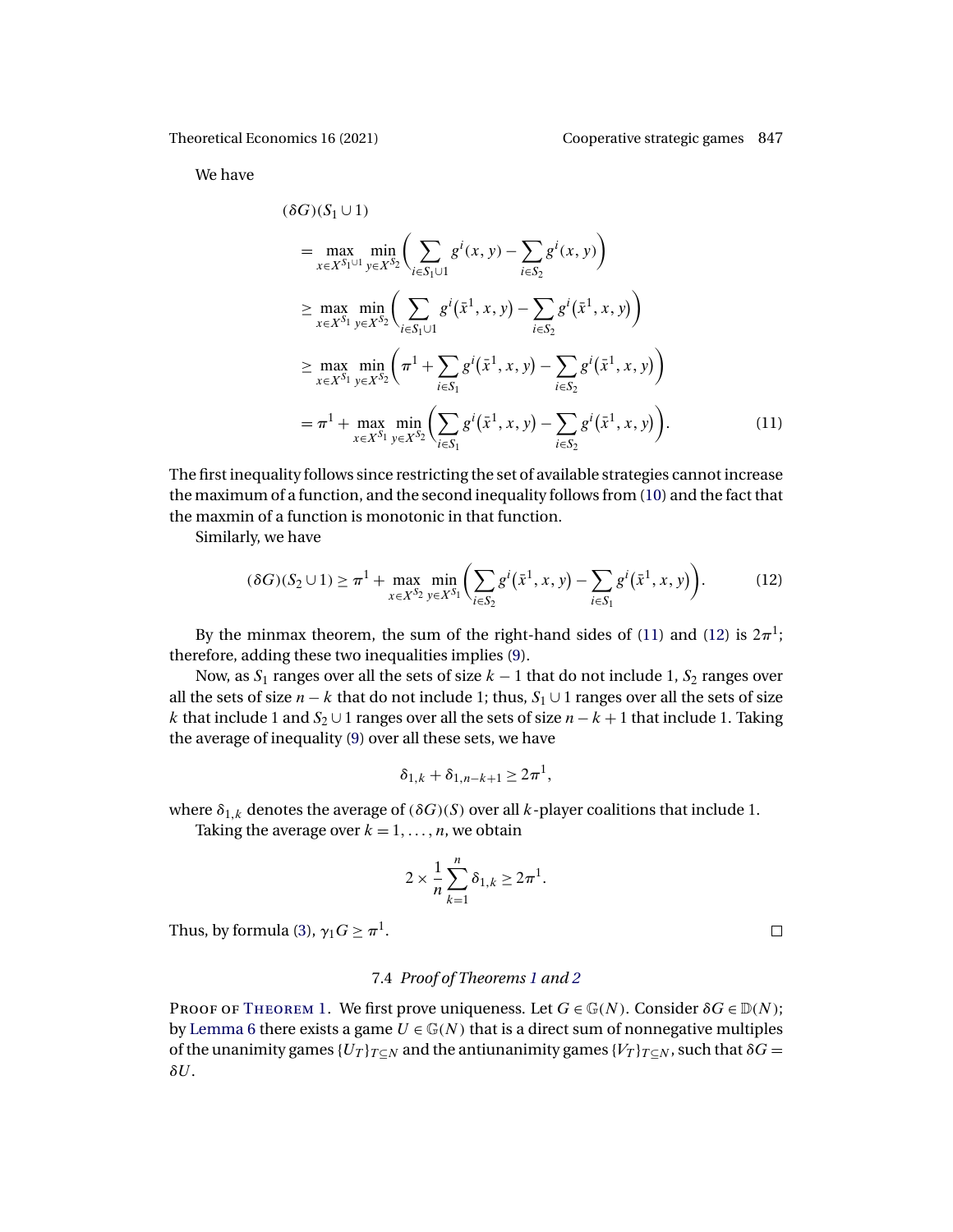<span id="page-23-0"></span>

By [Proposition 7,](#page-21-0)  $\gamma G = \gamma U$  and so it suffices to show that  $\gamma U$  is determined by the axioms.

Now, by Lemmas [8](#page-21-0) and [9,](#page-21-0)  $\gamma$  is determined on nonnegative multiples of the unanimity games  ${U_T}_{T\subset N}$  and the antiunanimity games  ${V_T}_{T\subset N}$ . It then follows from the axiom of additivity that  $\gamma$  is determined on U.

To prove existence, we show that the value,  $\gamma = \psi \circ \delta$ , satisfies the axioms.

Efficiency, symmetry, and the null player axiom follow from [Lemma 3](#page-19-0) and the corresponding properties of the Shapley value  $\psi$ .

Additivity follows from [Lemma 2](#page-18-0) and the linearity of the Shapley value.

The axiom of balanced threats follows from formula [\(3\)](#page-9-0). If  $(\delta G)(S) = 0$  for all  $S \subseteq N$ , then  $\gamma_i G = 0$  for all  $i \in N$ .

Finally, [Proposition 8](#page-21-0) establishes that  $\gamma$  satisfies the axiom of individual rationality.  $\Box$ 

The proof of [Theorem 2](#page-11-0) proceeds along the same lines as the proof of [Theorem 1,](#page-9-0) but with  $δ_B$  replacing  $δ$ .

# 7.5 *Proof of [Proposition 2](#page-16-0)*

Uniqueness can be proved in the same way as in [Theorem 1.](#page-9-0) It is straightforward to verify that all the lemmas that involve  $\delta$  remain valid when  $\delta$  is replaced by  $\hat{\delta}$ . In particular, note that  $\hat{\delta}U_T = \delta U_T = u_T$  and  $\hat{\delta}V_T = \delta V_T = -u_T$ .

Recall that  $\psi$  denotes the Shapley value for games of threats. The proof that  $\psi \circ \hat{\delta}$ satisfies the axioms is similar to the proof in [Theorem 1](#page-9-0) that  $\psi \circ \delta$  satisfies the axioms of that theorem. The proof that  $\hat{\gamma} = \psi \circ \hat{\delta}$  is similar to the proof of [Proposition 6.](#page-18-0)

## Appendix: The axioms for the value are tight

In this section, we show that the axioms for the value are tight; that is, if any one of them is dropped then the uniqueness theorem is no longer valid. Furthermore, the axioms are tight even if balanced threats and symmetry are replaced by their more restrictive versions ((BT4) of Kohlberg and Neyman [\(2020\)](#page-26-0)) and full symmetry, respectively). Again, for ease of exposition we restrict attention to games with complete information, but analogous results are valid for Bayesian games.

Let, for all  $i \in N$ ,

$$
\gamma_i G = \frac{1}{n} (\delta G)(N),\tag{13}
$$

that is, each player receives the equitable allocation. It is easy to verify that we have the following.

CLAIM 1. *The mapping*  $\gamma: \mathbb{G}(N) \to \mathbb{R}^n$  *defined by (13) satisfies all the axioms except for the null-player axiom.*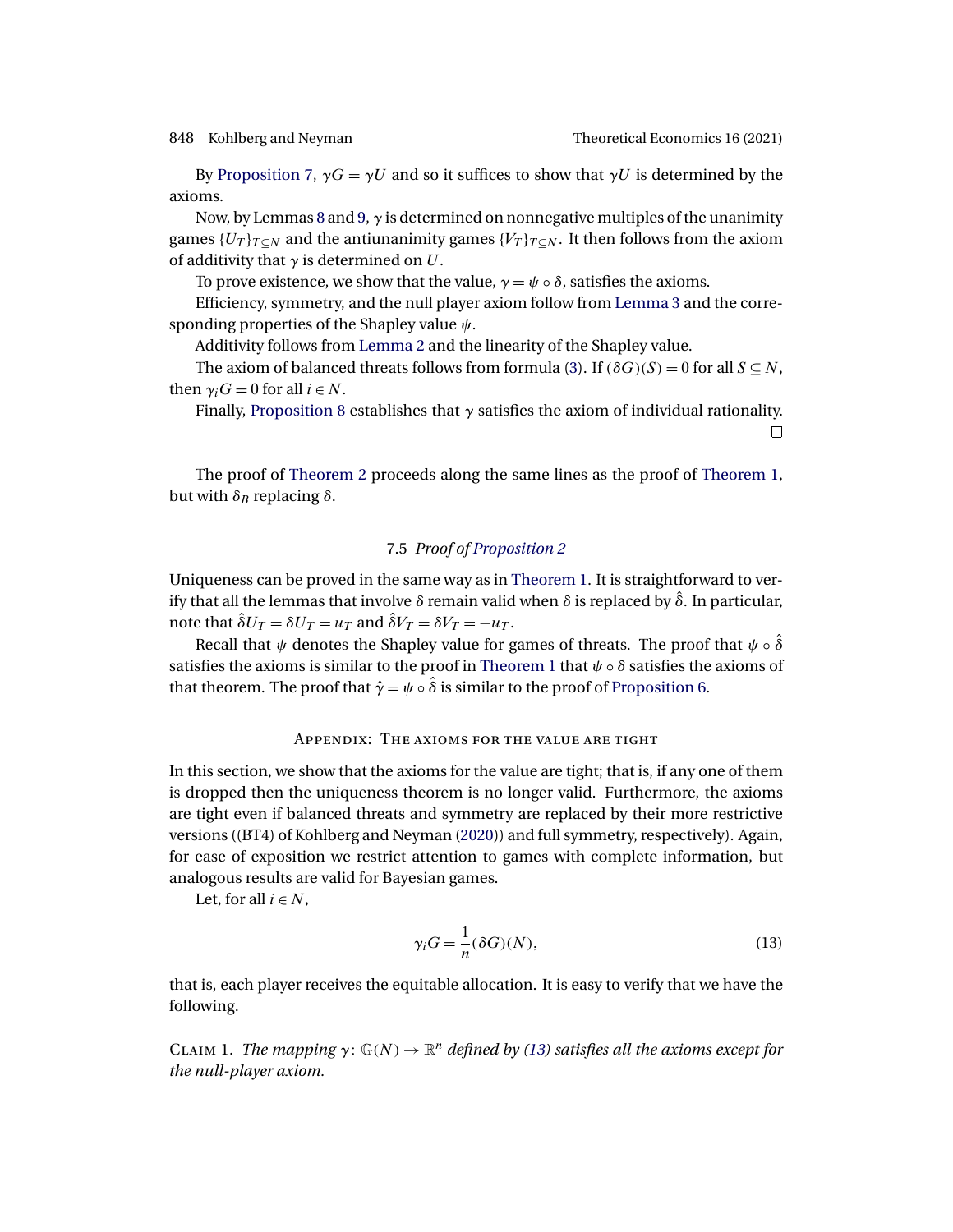Let, for all  $i \in N$ ,

$$
\gamma_i G = 0. \tag{14}
$$

It is easy to verify the following.

CLAIM 2. *The mapping*  $\gamma: \mathbb{G}(N) \to \mathbb{R}^n$  *defined by (14) satisfies all the axioms except for efficiency.*

For each integer  $1 \le k \le n$ , let  $\pi_k$  be the order  $k, k + 1, \ldots, n, 1, \ldots, k - 1$ , and let, for all  $i \in N$ ,

$$
\gamma_i G = \frac{1}{2n} \sum_{k=1}^n \bigl( (\delta G) \bigl( \mathcal{P}_i^{\pi_k} \cup i \bigr) - (\delta G) \bigl( \mathcal{P}_i^{\pi_k} \bigr) \bigr),\tag{15}
$$

where  $P_i^{\pi_k}$  consists of all players j that precede i in the order  $\pi_k$ .

CLAIM 3. *The mapping*  $\gamma: \mathbb{G}(N) \to \mathbb{R}^n$  *defined in (15) satisfies all the axioms except for symmetry.*

PROOF. It is easy to verify that the axioms of null player, balanced threats, and additivity are satisfied. As for efficiency, it is sufficient to verify it for G such that  $\delta G$  is a unanimity game in  $\mathbb{D}(N)$ .

Let then  $\delta G$  be the unanimity game on T, that is,  $(\delta G)(S) = |T|$  if  $S \supseteq T$ ,  $-|T|$  if  $S \subseteq N \setminus T$ , and zero otherwise.

For  $i \in T$ ,  $(\delta G)(\mathcal{P}_i^{\pi_k} \cup i) = |T|$  if  $\mathcal{P}_i^{\pi_k} \cup i \supseteq T$ , that is, if in the order  $\pi_k$ , *i* is the last among the members of  $T$ , and zero otherwise. Thus,

$$
\sum_{i \in T} \frac{1}{n} \sum_{k=1}^{n} (\delta G) \big( \mathcal{P}_i^{\pi_k} \cup i \big) = \frac{1}{n} \sum_{k=1}^{n} \sum_{i \in T} (\delta G) \big( \mathcal{P}_i^{\pi_k} \cup i \big) = \frac{1}{n} \sum_{k=1}^{n} |T| = |T|,
$$

where the third equality follows from the fact that in each order  $\pi_k$  exactly one  $i \in T$  is last among the members of T.

Similarly, for  $i \in T$ ,  $(\delta G)(\mathcal{P}_i^{\pi_k}) = -|T|$  if  $\mathcal{P}_i^{\pi_k} \subseteq N \setminus T$ , that is, if in the order  $\pi_k$ , i is the first among the members of T, and zero otherwise. Since in each order  $\pi_k$  exactly one  $i \in T$  is first among the members of T, we have

$$
\sum_{i \in T} \frac{1}{n} \sum_{k=1}^{n} (\delta G)(\mathcal{P}_{i}^{\pi_{k}}) = \frac{1}{n} \sum_{k=1}^{n} \sum_{i \in T} (\delta G)(\mathcal{P}_{i}^{\pi_{k}}) = \frac{1}{n} \sum_{k=1}^{n} (-|T|) = -|T|.
$$

By (15),  $\sum_{i \in T} \gamma_i = \frac{1}{2}(|T| + |T|) = |T|$ .

For  $i \notin T$ ,  $\mathcal{P}_i^{\pi_k} \cup i \subseteq T$  if and only if  $\mathcal{P}_i^{\pi_k} \subseteq T$ , and  $\mathcal{P}_i^{\pi_k} \cup i \subseteq N \setminus T$  if and only if  $\mathcal{P}_i^{\pi_k} \subseteq T$  $N\backslash T$ . By (15), then  $\gamma_i G = 0$ .

Thus,  $\sum_{i=1}^{n} \gamma_i = |T| = (\delta G)(N)$ , completing the proof of efficiency.

To see that  $\gamma$  of equation (15) does not satisfy the symmetry axiom, consider the unanimity game on  $\{1, 2, 5\}$  in the game with player set  $\{1, \ldots, 5\}$ .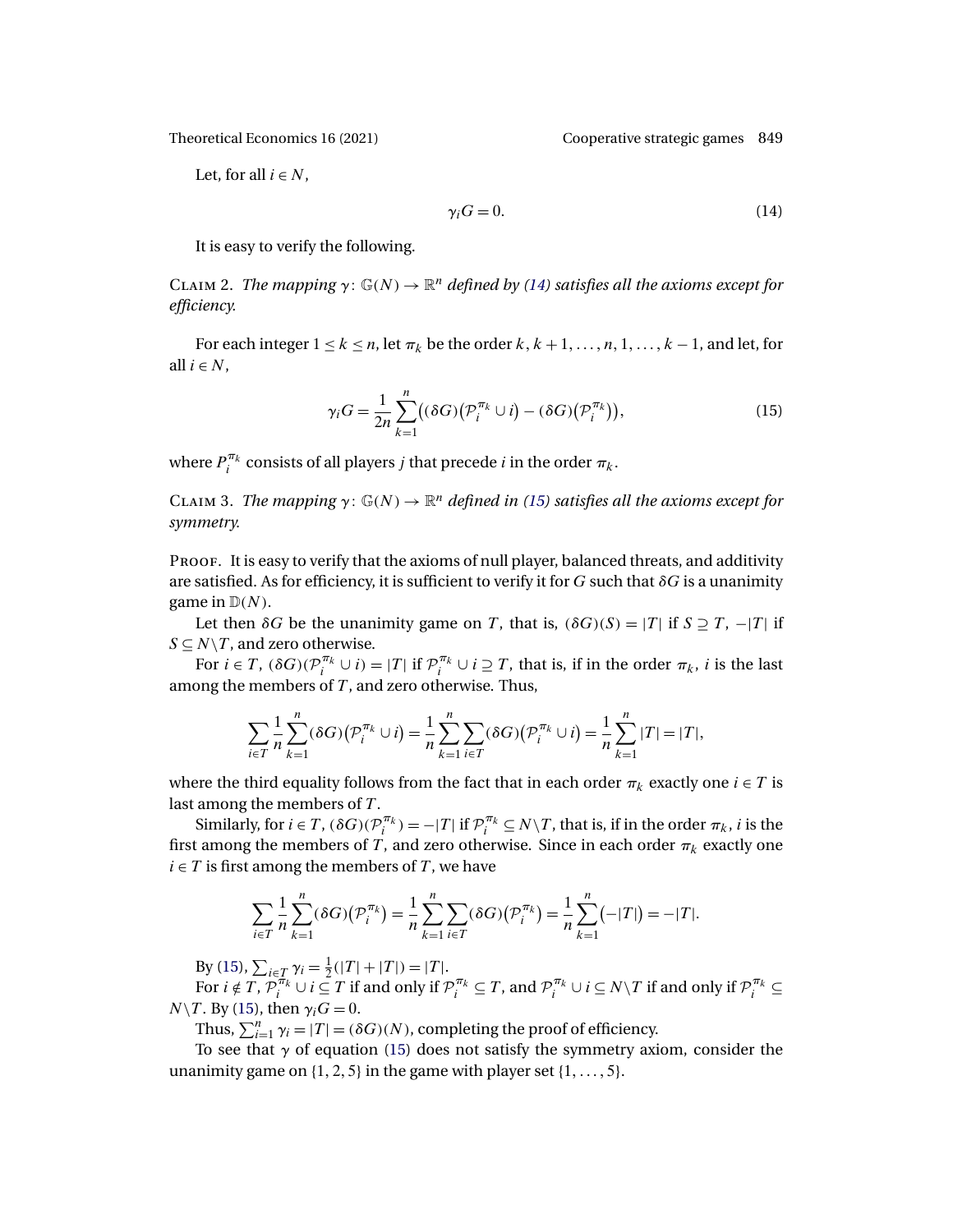<span id="page-25-0"></span>

Player 1 is first in T for the order  $\pi_1$  and last in T for the order  $\pi_2$ . Thus,  $\gamma_1 = \frac{1}{10}(|T| (-|T|)) = \frac{|T|}{5}.$ 

Player 2 is first in  $T$  for the order  $\pi_2$  and last in  $T$  for the orders  $\pi_3,\,\pi_4,$  and  $\pi_5.$  Thus,  $\gamma_2 = \frac{1}{10}(|T| - (-3|T|)) = \frac{2|T|}{5}.$ 

But 1 and 2 are interchangeable.

 $\Box$ 

Next, observe that the vNM–Shapley value for strategic games satisfies all the axioms except for the axiom of balanced threats (See [Section 6\)](#page-15-0).

Finally, consider the following map. All dummy players in G receive the same as in the value formula [\(3\)](#page-9-0), and the others share equally the remainder relative to  $(\delta G)(N)$ . It is easy to verify that this solution satisfies all the axioms except for additivity. (It does not even satisfy consensus-shift invariance.)

We conclude this section by commenting on the axioms required to imply that the value,  $\gamma G$ , is a function of  $\delta G$ . The axiom of balanced threats says that if  $(\delta G)(S) = 0$ for any subset S then  $\gamma G = 0$ . It would seem then that this axiom alone would suffice. However, this is not the case.

A solution that obeys the axiom of balanced threats, symmetry, efficiency, and the null player axiom but is not a function of  $\delta G$  can be constructed as follows.

Let  $\delta$  and  $vG$  be as defined in [\(2\)](#page-8-0) and [\(5\)](#page-16-0), respectively, and fix  $f : \mathbb{R} \times \mathbb{R} \to \mathbb{R}$  such that  $f(0, y) = f(x, 0) = 0$  and  $f(x, x) = x \forall x, y$ .

Define  $\gamma(G)$  as the Shapley value of the coalitional game u with  $u(S) := f((\delta G)(S),$  $(vG)(S)$ ).

CLAIM 4. *The mapping*  $\gamma: \mathbb{G}(N) \to \mathbb{R}^n$  *defined above satisfies the axioms of balanced threats, symmetry, efficiency, and null player, but it is not a function of* δG*.*

## **REFERENCES**

[Aumann, Robert J. and Mordecai Kurz \(1977a\), "Power and taxes."](http://www.e-publications.org/srv/te/linkserver/openurl?rft_dat=bib:1/AumannK77&rfe_id=urn:sici%2F1933-6837%282021%2916%3A3%3C825%3ACSG%3E2.0.CO%3B2-C) *Econometrica*, 45, [1137–1161.](http://www.e-publications.org/srv/te/linkserver/openurl?rft_dat=bib:1/AumannK77&rfe_id=urn:sici%2F1933-6837%282021%2916%3A3%3C825%3ACSG%3E2.0.CO%3B2-C) [\[842\]](#page-17-0)

[Aumann, Robert J. and Mordecai Kurz \(1977b\), "Power and taxes in a multi-commodity](http://www.e-publications.org/srv/te/linkserver/openurl?rft_dat=bib:2/AumannK77b&rfe_id=urn:sici%2F1933-6837%282021%2916%3A3%3C825%3ACSG%3E2.0.CO%3B2-C) economy." *[Israel Journal of Mathematics](http://www.e-publications.org/srv/te/linkserver/openurl?rft_dat=bib:2/AumannK77b&rfe_id=urn:sici%2F1933-6837%282021%2916%3A3%3C825%3ACSG%3E2.0.CO%3B2-C)*, 27, 185–234. [\[842\]](#page-17-0)

[Aumann, Robert J., Mordecai Kurz, and Abraham Neyman \(1983\), "Voting for public](http://www.e-publications.org/srv/te/linkserver/openurl?rft_dat=bib:3/AumannKN83&rfe_id=urn:sici%2F1933-6837%282021%2916%3A3%3C825%3ACSG%3E2.0.CO%3B2-C) goods." *[Review of Economic Studies](http://www.e-publications.org/srv/te/linkserver/openurl?rft_dat=bib:3/AumannKN83&rfe_id=urn:sici%2F1933-6837%282021%2916%3A3%3C825%3ACSG%3E2.0.CO%3B2-C)*, 4, 677–693. [\[842\]](#page-17-0)

[Aumann, Robert J., Mordecai Kurz, and Abraham Neyman \(1987\), "Power and public](http://www.e-publications.org/srv/te/linkserver/openurl?rft_dat=bib:4/AumannKN87&rfe_id=urn:sici%2F1933-6837%282021%2916%3A3%3C825%3ACSG%3E2.0.CO%3B2-C) goods." *[Journal of Economic Theory](http://www.e-publications.org/srv/te/linkserver/openurl?rft_dat=bib:4/AumannKN87&rfe_id=urn:sici%2F1933-6837%282021%2916%3A3%3C825%3ACSG%3E2.0.CO%3B2-C)*, 42, 108–127. [\[842\]](#page-17-0)

[Green, Jerry \(2005\), "Compensatory transfers in two-player decision problems."](http://www.e-publications.org/srv/te/linkserver/openurl?rft_dat=bib:5/Green05&rfe_id=urn:sici%2F1933-6837%282021%2916%3A3%3C825%3ACSG%3E2.0.CO%3B2-C) *Inter[national Journal of Game Theory](http://www.e-publications.org/srv/te/linkserver/openurl?rft_dat=bib:5/Green05&rfe_id=urn:sici%2F1933-6837%282021%2916%3A3%3C825%3ACSG%3E2.0.CO%3B2-C)*, 33, 159–180. [\[830\]](#page-5-0)

[Harsanyi, John C. \(1963\), "A simplified bargaining model for the](http://www.e-publications.org/srv/te/linkserver/openurl?rft_dat=bib:6/Harsanyi63&rfe_id=urn:sici%2F1933-6837%282021%2916%3A3%3C825%3ACSG%3E2.0.CO%3B2-C)  $n$ -person cooperative game." *[International Economic Review](http://www.e-publications.org/srv/te/linkserver/openurl?rft_dat=bib:6/Harsanyi63&rfe_id=urn:sici%2F1933-6837%282021%2916%3A3%3C825%3ACSG%3E2.0.CO%3B2-C)*, 4, 194–220. [\[826,](#page-1-0) [828,](#page-3-0) [831\]](#page-6-0)

[Kalai, Adam and Ehud Kalai \(2013\), "Cooperation in strategic games revisited."](http://www.e-publications.org/srv/te/linkserver/openurl?rft_dat=bib:7/KalaiK13&rfe_id=urn:sici%2F1933-6837%282021%2916%3A3%3C825%3ACSG%3E2.0.CO%3B2-C) *Quarterly [Journal of Economics](http://www.e-publications.org/srv/te/linkserver/openurl?rft_dat=bib:7/KalaiK13&rfe_id=urn:sici%2F1933-6837%282021%2916%3A3%3C825%3ACSG%3E2.0.CO%3B2-C)*, 128, 917–966. [\[826,](#page-1-0) [828,](#page-3-0) [832\]](#page-7-0)